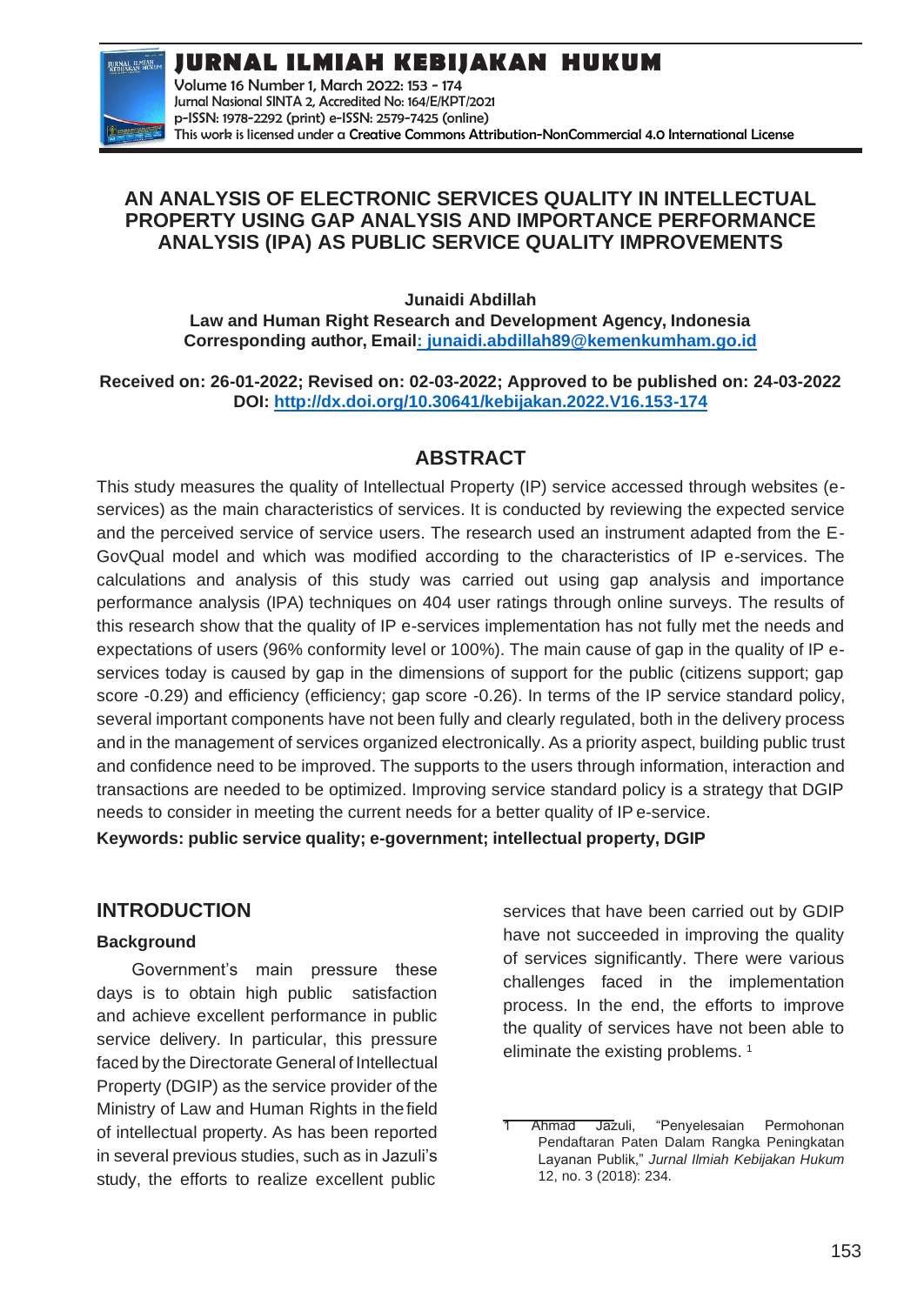In line with this, the results of a study conducted by Nizar revealed that as a very complex service provider, the innovation in providing online-based services by DGIP is not yet parallel with the achievement of high public satisfaction perceptions, especially regarding the aspect of service completion  $time<sup>2</sup>$  This means, regardless various innovations in improving service quality, including transforming service delivery for the service users through information and communication technology, these innovations are not enough to achieve optimal result. They are insufficient in encouraging the realization of excellent service quality and in obtaining a high perception of community satisfaction as a whole.

By looking through the data of public satisfaction towards DGIP in the last three years (2018-2020), it shows that the community satisfaction index (IKM) towards DGIP service experienced a significant increasing trend in the 2018-2020 period.



# **Graph 1. Trends of the DGIP Community Satisfaction Index in 2018-2020**

Source: *The 2018 DGIP SME survey report data and the 2019-2020 community satisfaction index (IKM) survey results data from the 3A Balibangkumham (Agency of Research and Development of Ministry of Law and Human Rights) application, processed by researchers.*

However, if the results from the assessment of community satisfaction perception towards the services are seen as a feedback to improve service quality, they can be valuable information for the organization in determining corrective steps and improving the quality of services. There are some things that need attention, especially related to several elements and aspects of services that are always identified as obstacles in increasing community satisfaction. For example, by looking at the results from people's perceptions assessment of satisfaction in the last three years, the continuous low performance score is related to the aspects of the procedure / service flow, the period of service completion, and handling complaints.3 4 <sup>5</sup>

On the other hand, in the context of public organizations, there are several factors that make the managers (leaders) of the organization unable to formulate and determine steps to improve service quality appropriately by utilizing the results of measuring community satisfaction. One of which is the managers do not get complete and specific information from the results of service quality measurement that has been carried out. This condition results on the

4 3AS Survey Management, Indeks Kepuasan Masyarakat dan Indeks Persepsi Korupsi DJKI tahun 2020, https://survei.balitbangham.go.id/ survey di akses pada tanggal 26 Februari 2021.

5 Markplus Indonesia, *Laporan Akhir Analisis Hasil Survey Indeks Kepuasan Masyarakat Direktorat Jenderal Kekayaan Intelektual ( DJKI )* (Jakarta, 2019), 11, [https://www.dgip.go.id/unduhan/](http://www.dgip.go.id/unduhan/) download/hasil-survey-kepuasan-masyarakatdjki-2019-di-6-provinsi-oleh-lembagaindependen-27 di akses pada tanggal 26 Februari 2021

<sup>2</sup> Nizar Apriansyah, "Jurnal Ilmiah Kebijakan Hukum," *Jurnal Ilmiah Kebijakan Hukum* 14, no. 1 (2020): 127.

<sup>3</sup> DJKI dan Balitbangkumham, *Laporan Tim Pelaksana Survei Indeks Kepuasan Masyarakat Dan Indeks Persepsi Korupsi Direktorat Jenderal Kekayaan Intelektual Kementerian Hukum Dan Ham* (Jakarta, 2018), 21, https://dgip.go.id/ index.php/unduhan/download/laporan-surveykepuasan-masyarakat-pada-direktorat-jenderalkekayaan-intelektual-kementrian-hukum-danham-tahun-27-2018 di akses pada tanggal 26 Februari 2021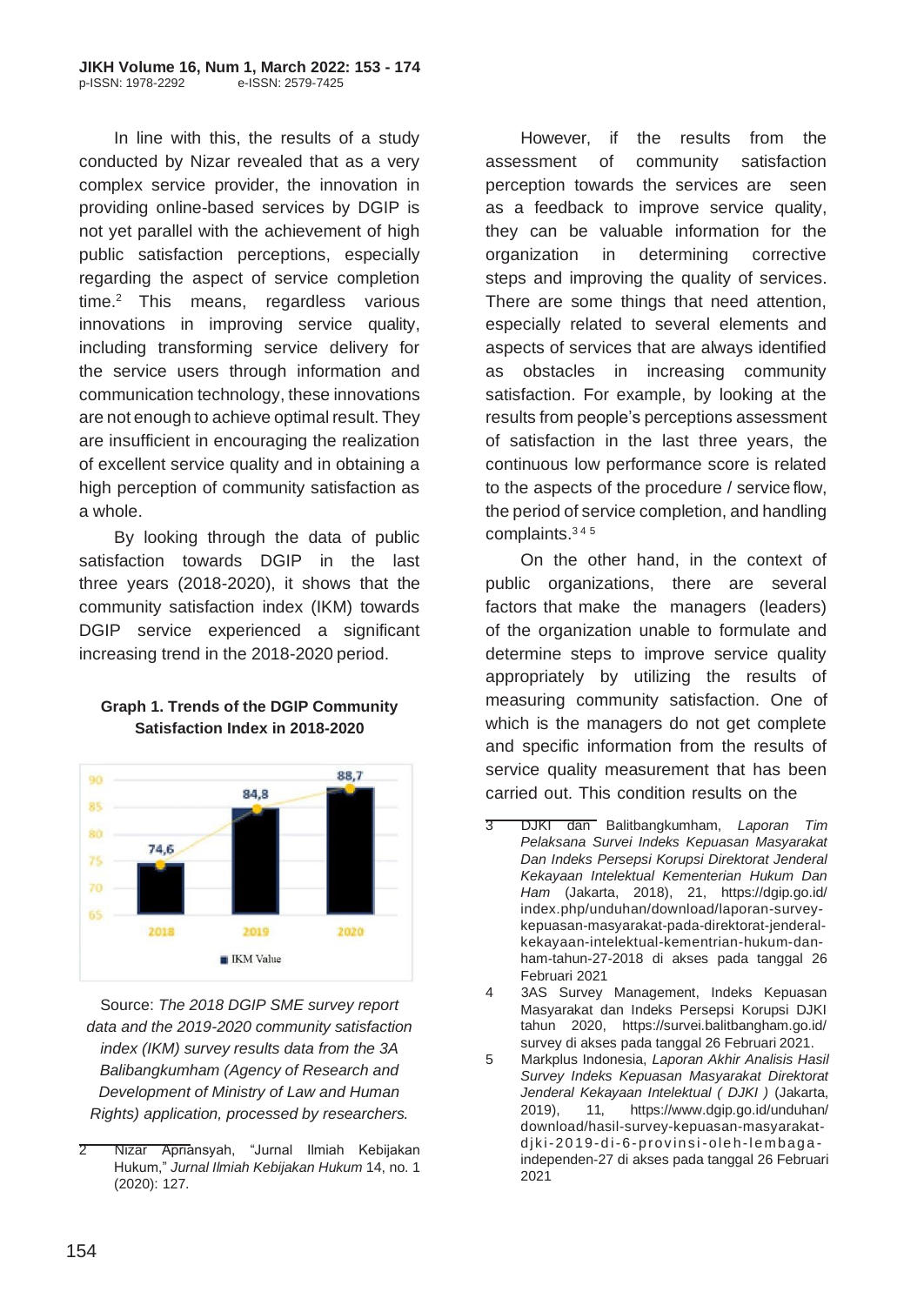lack of identification on what service quality should be improved first and how to improve it appropriately in order to meet the expectations and needs service user community.<sup>6</sup>

Winiewski defines that service quality in the public sector has a wider scope. It has more complex services and heterogeneous service user segments. Therefore, measuring service quality in the public sector is much more complex than in the private sector.<sup>7</sup> In addition, the surveys conducted tend to focus on measuring public perceptions or how people feel about the services they received. The results of this measurement are important as evidence of service delivery accountability to the community. However,for service provider organizations, the information obtained from the survey results is inadequate to be used in formulating and appropriately determining improvement strategies to meet the expectations and needs of service users. It is because the results of this survey do not provide an opportunity for service users to articulate expectations (expectations and needs) directed to the service provider.<sup>8</sup> Therefore, the complexity of costumer satisfactory in public service, according to Gaster, is not only a matter of expressing perceptions of services but also finding out undisclosed needs, setting priorities for improvement, allocating resources to improve service quality and being accountable for what has been implemented to the community.<sup>9</sup>

- 8 Alan Neilson, Diane McGriffen, Derek Stewart, *Can't Get No Satisfaction? Using a Gap Approach to Measure Service Quality*, 3.
- 9 L. Gaster, Quality in Public Services: Managers' Choices, Buckingham: Open University Press (Public Policy and Management), 1995. https:// doi.org/10.1002/hpm.4740100213, 147-148.

Previous studies have helped in expanding the view in public service sector quality. These studies not only focus on public experienced perception but also on public needs or expectation towards the services they received. Comparing the two can illustrate how far the service quality has met the public expectations of service users. For example, the study conducted by Shafira, et al. observed the gap between expectations (services that will be expected) and perceptions (perceived services) of service users in measuring the quality of E-KTP services.<sup>10</sup> Saputra et al., Wahyuni, et al., Wijatmoko and Siregar, measured the quality of government electronic services (E-Government) which was accessed through website, using the E-GovQual dimension (E-Government Quality) and observed the gap between public expectations and perceptions of service users.<sup>111213</sup>

This study attempts to do similar research to previous studies in a different public service area. Moreover, there have not any studies which specifically review the quality of Intellectual Property electronic

- 10 Shafira Rizq, Moh Djemdjem Djamaludin, and Yani Nurhadryani, "Analysis of Service Quality Satisfaction of E-Ktp Service At Public Administration and Civil Registration Office of Bogor District," *Journal of Consumer Sciences* 3, no. 2 (2018): 55.
- 11 Rino Agus Saputra, Suprapto, and Aditya Rachmadi, "Penilaian Kualitas Layanan E-Government Dengan Pendekatan Dimensi EGovqual Dan Importance Performance Analysis (IPA) (Studi Kasus Pada Pemerintah Provinsi Nusa Tenggara Barat)," *Jurnal Pengembangan Teknologi Informasi dan Ilmu Komputer* 2, no. 5 (2018): 1794–1802.
- 12 Evi Wahyuni EDW, Dharma Pradana, and Yasina Karina, "E-Government Service Evaluation of Batu City Health Dept.Using e-Govqual Approach and IPA Analysis," *Proceeding of the Electrical Engineering Computer Science and Informatics* 5, no. 5 (2018): 734–737.
- 13 T.E. Wijatmoko & M.U. Siregar, "Evaluation of E-Government Service Quality Using e-GovQual Dimensions," *IJID International Journal on Informatics for Development* 8, no. 2 (2019): 55– 61.

<sup>6</sup> Mik Winewski Alan Neilson, Diane McGriffen, Derek Stewart, *Can't Get No Satisfaction? Using a Gap Approach to Measure Service Quality*  (Edinburgh: Accounts Commision for Scotland, 1999), 3, [publications@scot-ac.gov.uk.](mailto:publications@scot-ac.gov.uk)

<sup>7</sup> Mik Wisniewski, "Using SERVQUAL to Assess Customer Satisfaction with Public Sector Services," *Managing Service Quality: An International Journal* 11, no. 6 (2001): 380–388.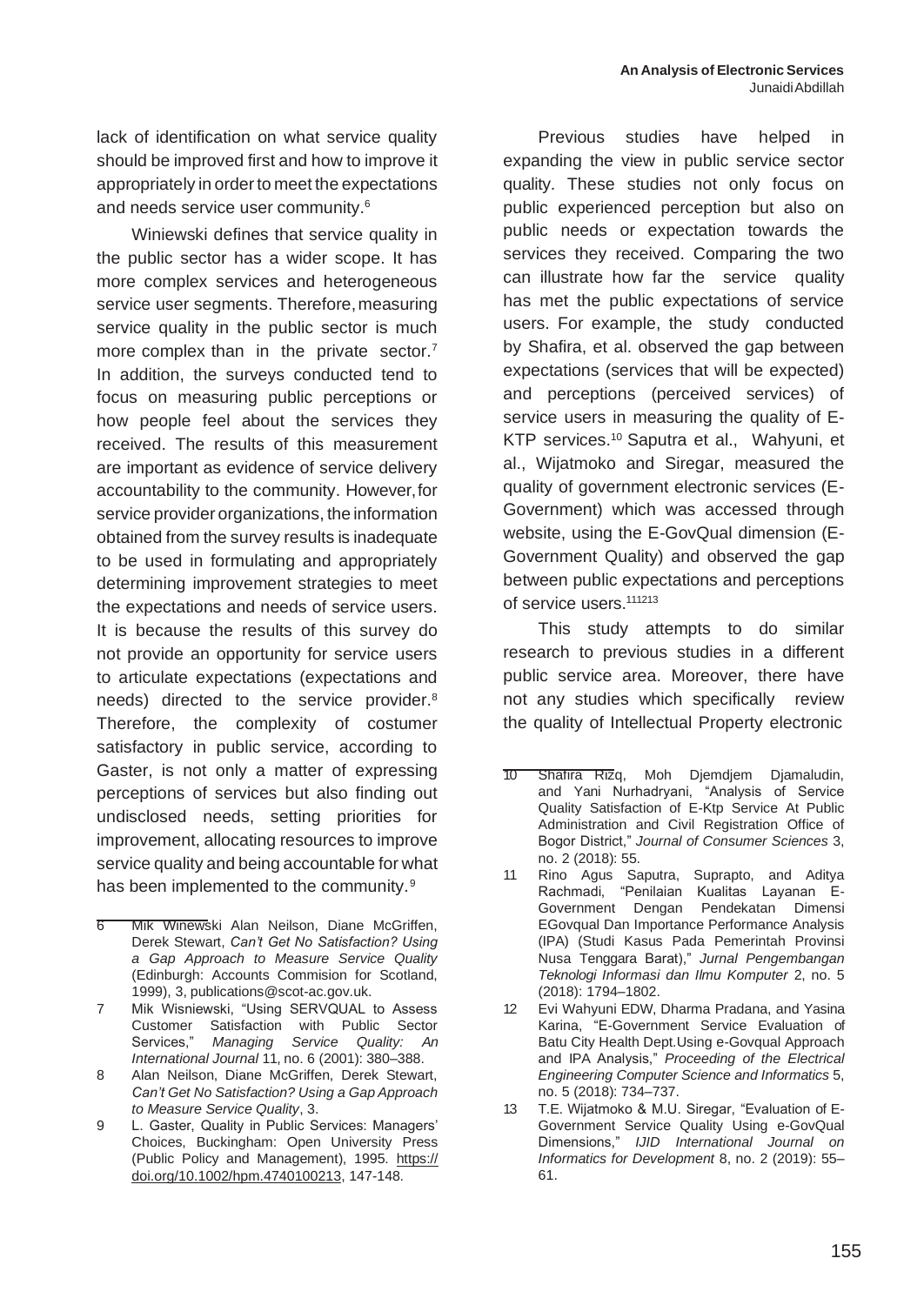services using the gap model approach and the E-Govqual dimension as an instrument. Several studies that have been conducted, for example by Nizar and Jazuli, applied different measurements and instruments in reviewing Intellectual Property of public services.14 15 By using the gap approach and the dimensions of E-Govqual as a measurement instrument, this study seeks to obtain more adequate information about the public expectations and perceptions of users who accessed government electronic services through websites.

As stated by Freddy Harris, when serving as Director General of Intellectual Property, considering the complexity of the services provided, there are still many things that need to be upgraded in terms of improving the quality of services. Thus, more complete and specific information are needed from community satisfaction measurement result. They are needed to improve the quality of Intellectual Property services.<sup>16</sup> As a complex service provider that has various service delivery procedures and face heterogeneous service user segments, it can be understood that DGIP requires more specific and in-depth information from the results of service quality measurements. Accordingly, the results of this measurements can be used to identify and set a priority of the areas or service aspects that need to be improved. They can also be used for DGIP to be able to perform appropriate improvement, in accordance with the expectations and needs of the community.

Based on this background, the measurement of the quality of services organized by the DGIP needs to be carried out specifically and in-depth, through study and utilization of specific instruments (measuring instruments) to measure the quality of government electronic-based Intellectual Property services which sent through the service website, as well as adopting the E-GovQual Model instrument which has been designed and developed by Papadomichelaki and Mentzas.<sup>17</sup> In addition, this measurement should be adapted according to the characteristics of the DGIP service which is delivered in full through the service website (e-service).

A more in-depth analysis is conducted to see the gap between the public's perception of the perceived service and the community's expectation of the service provided (gap analysis). Then, observations are made on the service standard policies that have been set and compare them with the arrangements related to the preparation, determination and implementation of public service standards in Indonesia. Mapping is carried out to identify areas and aspects that require top priority in improving the quality of current services by using importance-performance analysis (IPA). The results of this study are expected to provide more complete and specific information to assist DGIP in determining the appropriate service quality improvement strategy, in accordance with the expectations and needs of the current service user community.

### **Research Questions**

Based on the background of the study, there are two research questions in conducting this study:

<sup>14</sup> Nizar Apriansyah, "Analisis Layanan Publik Permohonan Pendaftaran Kekayaan Intelektual," *Jurnal Ilmiah Kebijakan Hukum* 14, no. 1 (2020): 75–90.

<sup>15</sup> Ahmad Jazuli, "Penyelesaian Permohonan Pendaftaran Paten Dalam Rangka Peningkatan Layanan Publik."

<sup>16</sup> Humas DJKI, https://dgip.go.id/index.php/artikel/ detail-artikel/tingkatkan-kualitas-kepuasanpelayanan-publik-djki-gandeng-balitbang-hukumdan-ham?kategori=Berita%20Resmi%20Paten diakses pada tanggal 24 Februari 2021.

**<sup>17</sup> Xenia Papadomichelaki and Gregoris Mentzas,** "E-GovQual: A Multiple-Item Scale for Assessing e-Government Service Quality," *Government Information Quarterly* 29, no. 1 (2012): 107, http:// dx.doi.org/10.1016/j.giq.2011.08.011.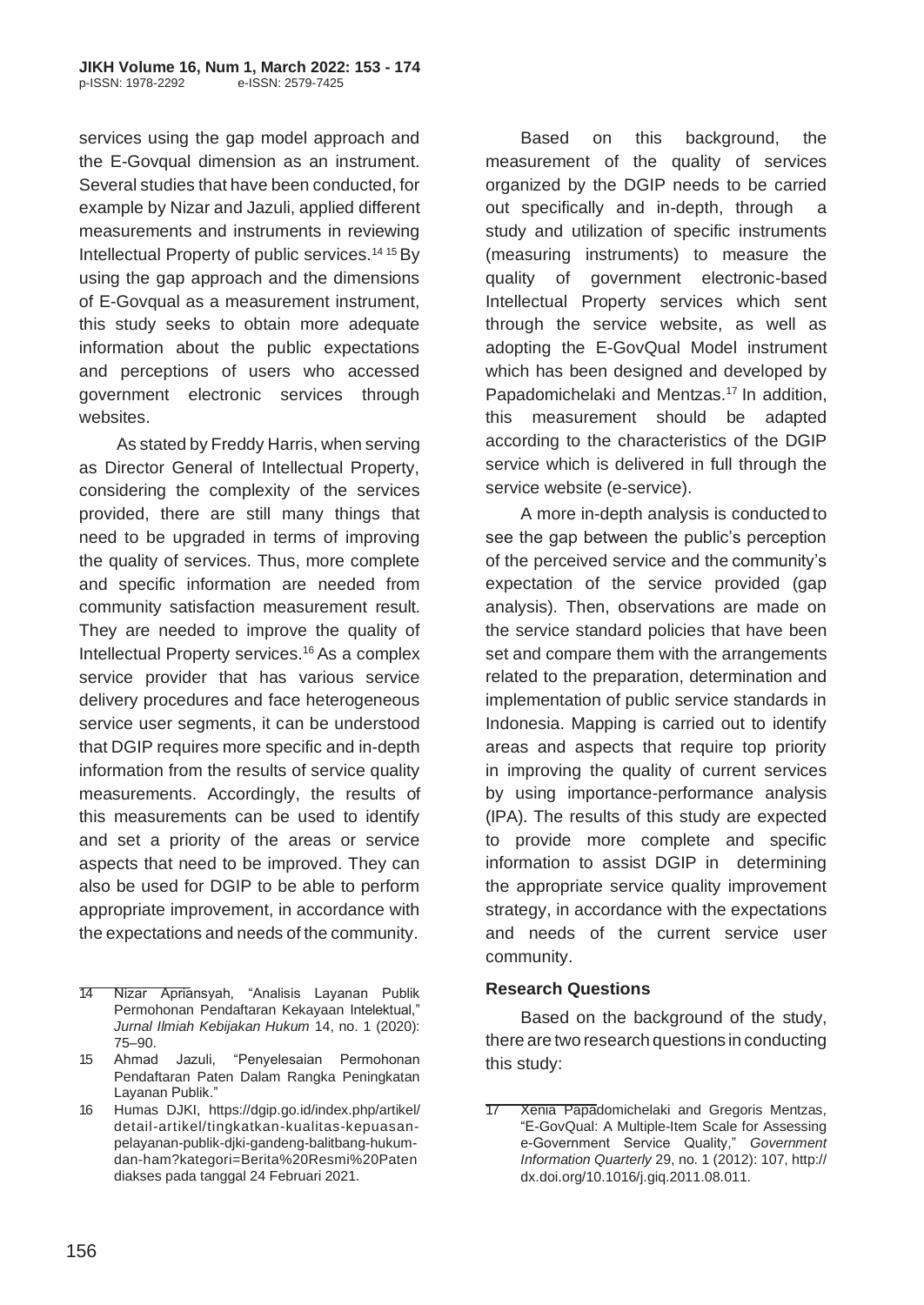- 1. How is the quality of Intellectual Property electronic services (e-services) in meeting the expectations and needs of the community? Is it in accordance with the principles and components of public service standards in Indonesia?
- 2. What is the right strategy to improve current Intellectual Property electronic services (e-services)?

### **Objectives**

Based on the research questions, the objectives of the study are to:

- 1. Obtain more comprehensive information of DGIP electronic service (e-service) quality level based on the perceptions and expectations of the current service users.
- 2. Draw a strategy to determine corrective steps and improve service quality appropriately, in particular to meet Intellectual Property service user's expectation and needs sent through website.

### **Research Methods**

### **1. Approach**

This study employed quantitative approach. According to Creswell, quantitative approach allows researchers to gather numerical data using instruments and sample, and statistically analyze relation between variables or hypotheses.<sup>18</sup>

### **2. Method of Collecting the Data**

Cross Sectional survey method was used to collect primary data. The survey was only conducted once to the sample.<sup>19</sup>

### **3. Scope**

In this study, the measurement of service quality focused on three types of Intellectual Property services. They are

19 Ibid. 146.

registration of trademarks, patents and copyrights. The reason of choosing the three types of services is based on the main characteristics of similar services. They are delivered in full through the service website (e-services). Thismeans that all phases in the service delivery process, starting from the delivery of information, service delivery and delivery of the final service product to service users are carried out electronically through the website.<sup>20</sup>

## **4. Sample collection technique**

The target population in this study includes a segment of electronic Intellectual Property services users, both internal and external. These users already received complete services or have received (downloaded) an Intellectual Property registration electronic certificate (e-certificate) in 2020. Internal user segment, or Intellectual Property service operators, are IP Consultant and IP Centre. External users include personal/ communities or business entity who directly access electronic service.

The probability sampling with a disproportionate stratified random sampling approach was used in determining the number of samples. The calculation of the sample size of the target population (global sample) and each sub-target population using measures (formulas) refer to the sampling method applied to social research developed by Prijana<sup>21</sup>. Based on the calculations, using an error rate of 5% and the chances of being selected/ not selected to be a sample of 50% each, the results are obtained as shown in the following table:

<sup>18</sup> John W. Creswell, *Research Design : Qualitative, Quantitative, and Mixed Methods Approach*, 3rd ed. (London: SAGE Publications, Inc, 2009). 145- 146.

<sup>20</sup> A. Parasuraman, Valarie A. Zeithaml, and Arvind Malhotra, "E-S-QUAL a Multiple-Item Scale for Assessing Electronic Service Quality," *Journal of Service Research* 7, no. 3 (2005): 217.

<sup>21</sup> Prijana, *Metode Sampling Terapan Untuk Penelitian Sosial*, 1st ed. (Bandung: Humaniora, 2005) 42.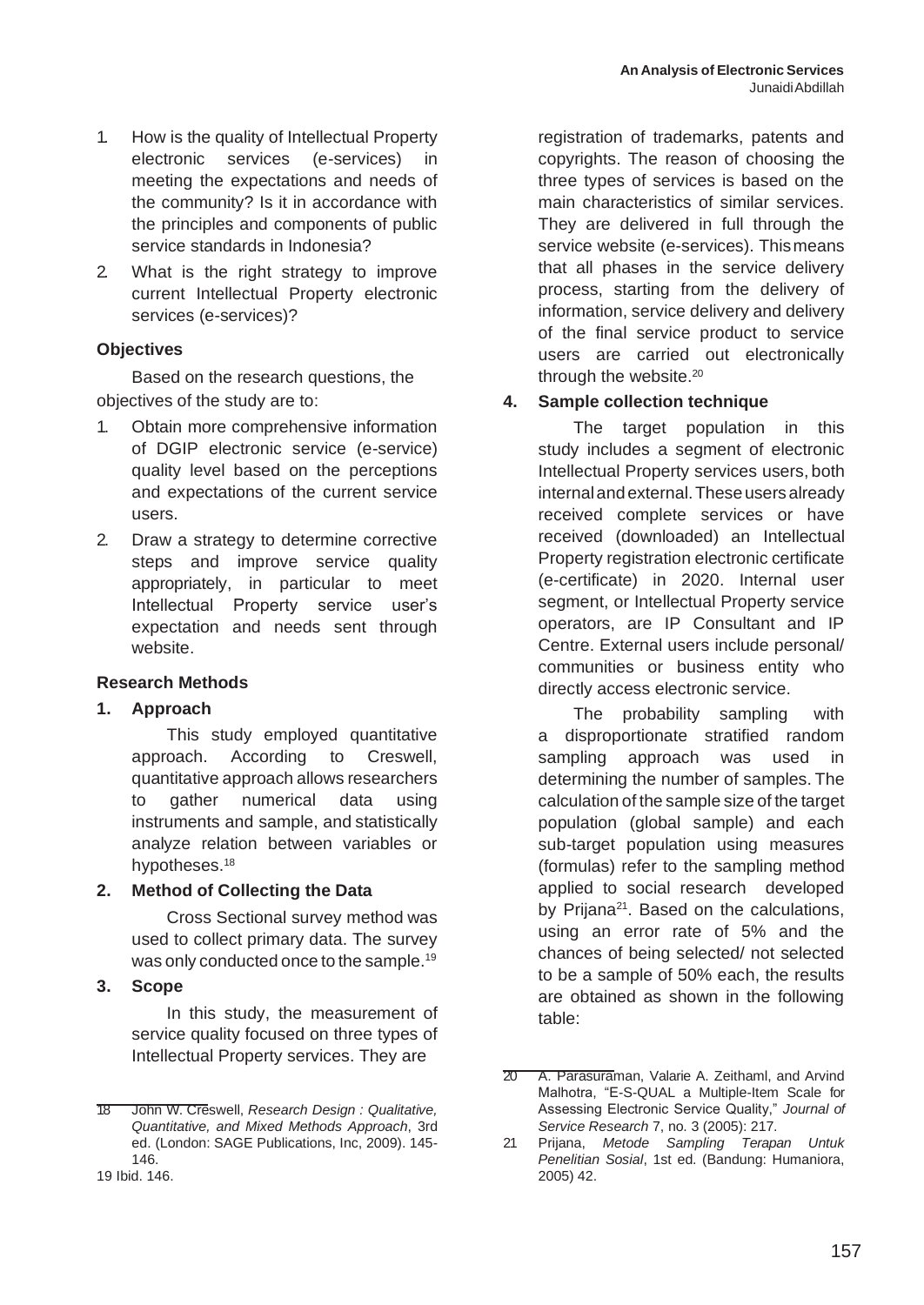## **Table 1. Sample Calculation and Allocation Results**

| P              | <b>E-Service Type</b>      |           | <b>Global Population</b><br>Sample |           | Sub-population Sample<br>(disproportionate<br>stratified sample) |  |
|----------------|----------------------------|-----------|------------------------------------|-----------|------------------------------------------------------------------|--|
|                |                            | Frequency | Percentage                         | Frequency | Percentage                                                       |  |
| $P_1$          | <b>Brand service Users</b> | 79        | 20,61%                             | 114       | 30%                                                              |  |
| P <sub>2</sub> | Patent service Users       | 1         | 0.38%                              | 76        | 20%                                                              |  |
| P <sub>3</sub> | Copyright service Users    | 301       | 78,97%                             | 191       | 50%                                                              |  |
|                | Total                      | 381       | 100%                               | 381       | 100%                                                             |  |

Source: Directorate General of Intellectual Property (DJKI). Processed by researchers based on Trademark, Patent and Copyrig of 2020 e-service users data

## **5. Method of Analyzing the Data**

GAP analysis- Service Quality Model<sup>22</sup> and Importance Performance Analysis  $(IPA)^{23}$  are used to analyze the data.

### **a. Gap Analysis**

According to Parasuraman and Zeithaml, service quality from the perspective of Gap is defined as the difference between customer expectations and perceptions of perceived service. If expectations are greater than service performance, the quality is sensed to be less satisfactory, which then lead to the occurrence of customer dissatisfaction.<sup>24</sup> Gap score is calculated by comparing perception mean value and expectation mean value *[ G=P-E ]*. Gap Score analysis is carried out on three levels, based on Shafira,et al. study, the three levels are $25$ :

22 A Parasuraman and Valarie A Zeithaml, "A Conceptual Model of Service Quality and Its I-Mplications for Future Research" 49, no. 1979 (1985): 41–50.

23 John Martilla and John James, "Importance-Performance Analysis: An Easily Applied Technique for Measuring Attribute Importance and Performance Can Further the Development of Effective Marketing Programs.," *Journal of Marketing*, 1977. 78.

24 Parasuraman and Zeithaml, "A Conceptual Model of Service Quality and Its I-Mplications for Future Research."

25 Shafira Rizq, Moh Djemdjem Djamaludin,

- Gap on each service aspect
- Gap on each service dimension
- Independent calculation on service quality to compare it with each observed service type

### **b. Importance Performance Analysis-IPA**

IPA was performed to highlight the needs for improvement area based on users' needs and expectations. As Yulianti said, this analysis technique is used to identify the priority on service quality improvement by finding which elements of the service considered poor, which elements in need of improvement and which elements are well performed and should be maintained. $26$  The analysis is performed by mapping all the expectations and perceptions mean values (mean) into the four quadrants of the Cartesian diagram. Cartesian diagram is devided into four quadrants as explained by Martilla and James:

## **Picture 1. Cartesian Diagram of Importance-Performance Analysis (IPA)**



and Yani Nurhadryani, "Analysis of Service Quality Satisfaction of E-Ktp Service At Public Administration and Civil Registration Office of Bogor District," *Journal of Consumer Sciences* 3, no. 2 (2018): 58.

26 Yayu Yulianti, "Analisis Kualitas Pelayanan Pendidikan Dengan Menggunakan Gap Analysis Dan Importance Performance Analysis (Ipa) Pada," *Jurnal Pendidikan Ekonomi,* 6, no. 2 (2017): 127.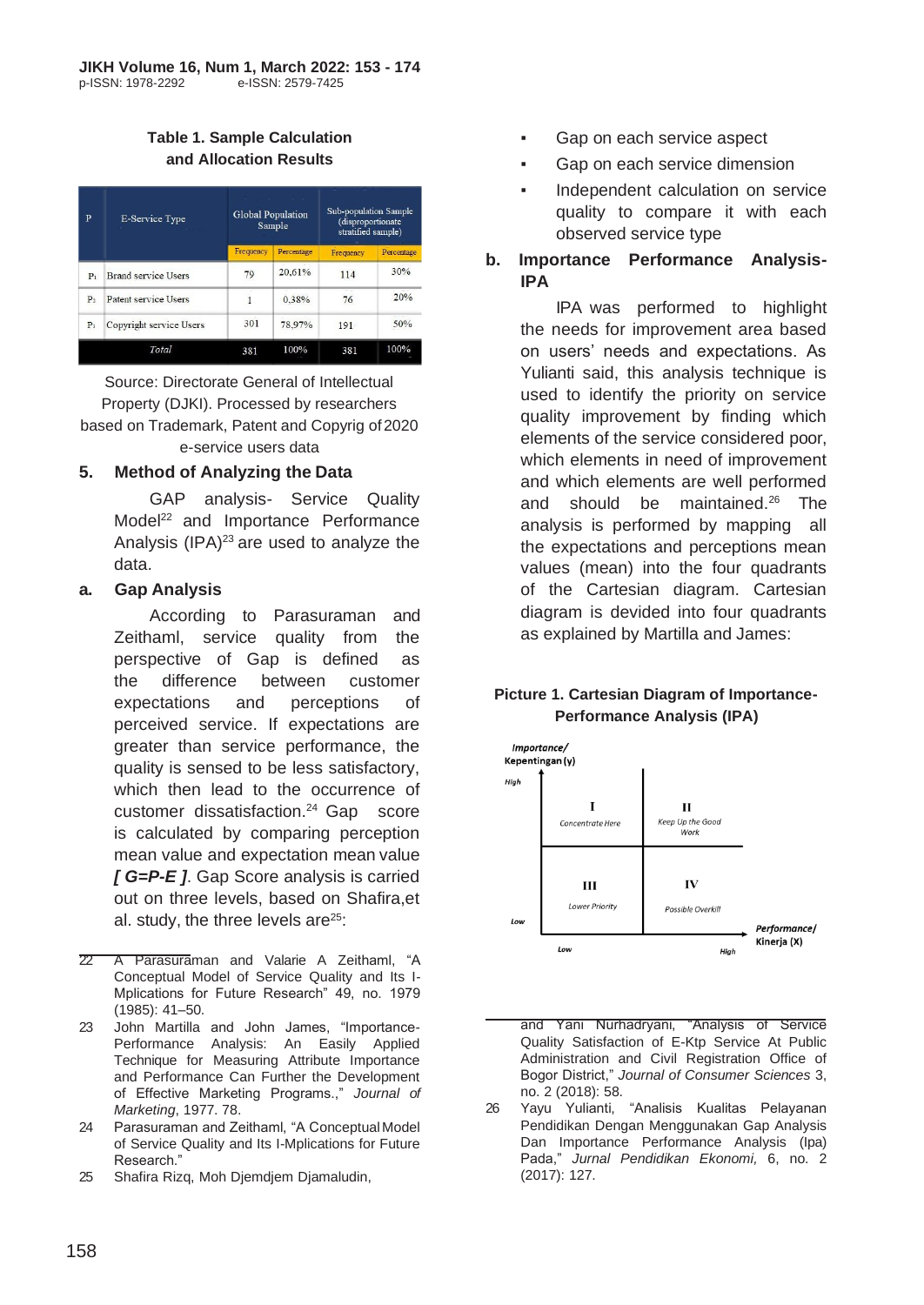Source: Adapaion of Martilla and James's

"Importance Performance Analysis", Journal of Marketing, 1977.

The explanation of each quadrant is presented below:

- Quadrant I *Concentrate here high importance & low performance*. Services features in this quadrant are considered very important by service users, but the perceived performance is still very low. Therefore, service features in this quadrant are considered to affect service user satisfaction and service providers must make improvement on the featured on this quadrant priority to enhance service quality.
- Quadrant II K*eep up the good work high importance&high performance*. Service features in this quadrant are user satisfaction supporting factor. Thus, service provider must maintain features performance that fall in this quadrant
- Quadrant III lower priority *low importance & low performance*. The service features in this quadrant have a low level of satisfaction and is considered not very important or not very expected by service users. Thus, the service features in this quadrant can be made a second priority in improving the quality of service. The service features in this quadrant can be done after the service provider improves and enhances the service features in quadrant I and quadrant II.

▪ Quadrant IV Possible Overkill - *low importance & high performance*. Service features in this quadrant are considered excessive, despite<br>having a high level of performance It is shown that r<sub>count</sub> values obtained

satisfaction, service users consider these features are not very important or not needed at this time. Thus, service providers can reallocate resources on this feature

to other features that require effort and in priority to be improved or that are more important in supporting current service user satisfaction (for example, on service features in quadrant I or II).

# **DISCUSSION**

## **Results of Validity and Reliability Tests**

Prior to the main study—a quality assessment survey of Intellectual Property electronic services, a pilot study was carried out to obtain validity and reliability level ofthe assessment instruments design. Despite the instruments being adopted from E-GovQual which has been developed and validated through a strict process by Papadomichelaki and Mentzas, validity and reliability tests are still required because of the adjustments made for the study. The adapted instrument, E-GovQual, is a four-dimensional multipleitem scale to assess performance quality of a web-based governmental electronic service (e-Government) and is consisted of the following aspects: efficiency, reliability, trust, and citizen's support.<sup>27</sup> These dimensions are then modified according to electronic service business processes (service standards) of Intellectual Property. Hence, a pilot study on instruments design is important to ensure the validity and reliability level which will be used on data collection survey in the main study.

A pilot study was performed using data from 30 respondents of the population and using assessments from 3 (three) selected experts (expert judgement). Obtained data were then processed using IBM SPSS version 26 with Pearson product moment correlation coefficient and Cronbach's alpha test.

from each item are greater than  $(>)$  0,361  $(r_{table}$  value with a significance level of

<sup>27</sup> Papadomichelaki and Mentzas, "E-GovQual: A Multiple-Item Scale for Assessing e-Government Service Quality," 108.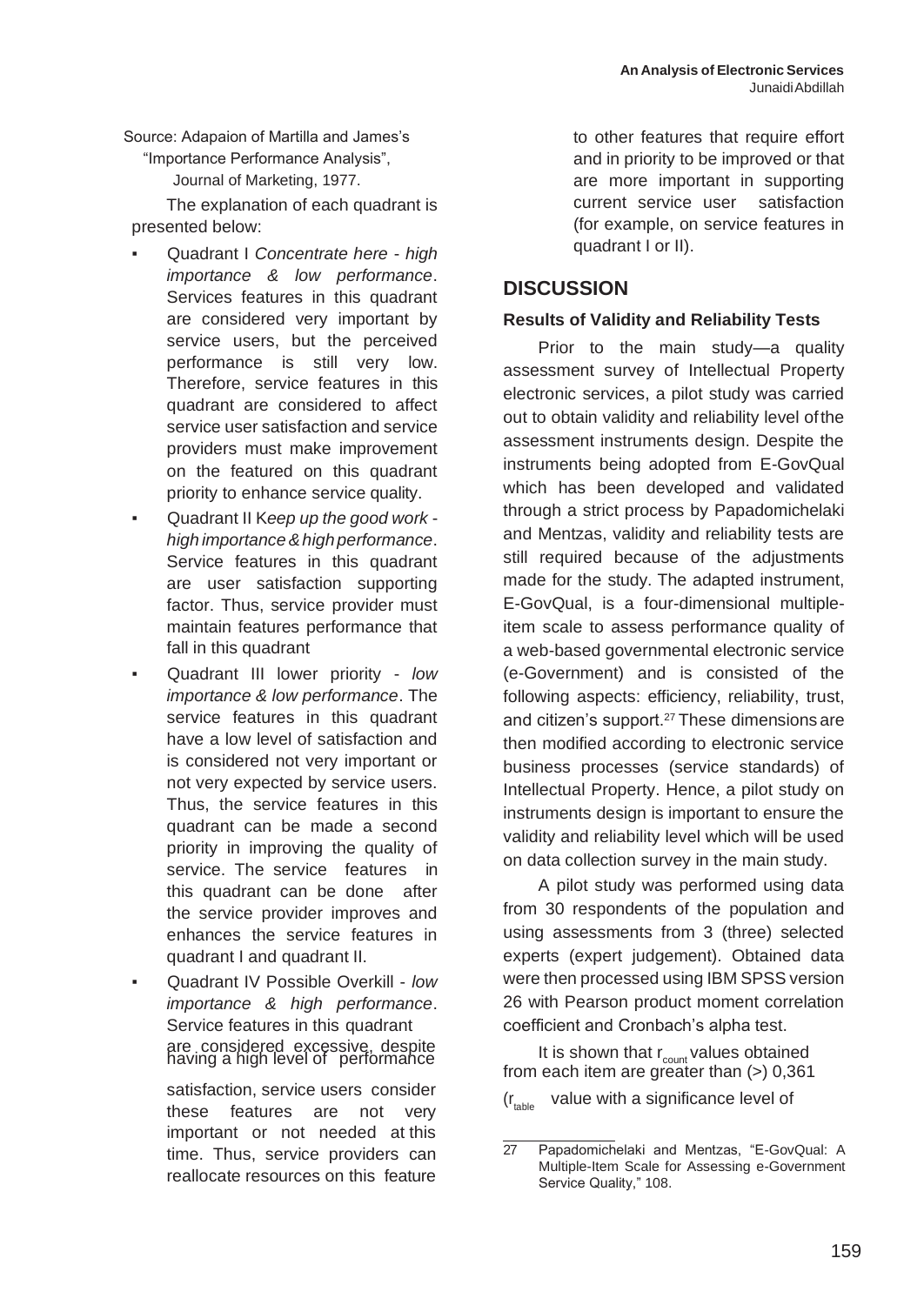5%) on both expectation and perception questionnaire assessments (Table 2). Thus, it can be concluded that all assessment items (indicators) used in the study instruments are valid. Meanwhile, reliability test results are shown in Table 3.

| Dimension       | Item            | Conceited from Total Concidenti | Description |       |
|-----------------|-----------------|---------------------------------|-------------|-------|
|                 |                 | Expectation                     | Perception  |       |
|                 | EF.1            | 0,607                           | 0,371       | Valid |
|                 | EF.2            | 0.803                           | 0,433       | Valid |
| Efficiency      | EF.3            | 0.685                           | 0.786       | Valid |
|                 | EF.4            | 0,720                           | 0,733       | Valid |
|                 | EF.5            | 0,926                           | 0,75        | Valid |
|                 | EF <sub>6</sub> | 0,683                           | 0,824       | Valid |
|                 | RE.1            | 0.802                           | 0,742       | Valid |
|                 | RE.2            | 0.659                           | 0.771       | Valid |
| Reliability     | RE.3            | 0.648                           | 0,762       | Valid |
|                 | RE.4            | 0,770                           | 0,662       | Valid |
|                 | RE.5            | 0,912                           | 0,893       | Valid |
|                 | RE.6            | 0,894                           | 0,789       | Valid |
|                 | <b>TR.1</b>     | 0.731                           | 0.681       | Valid |
| Trust           | TR.2            | 0.786                           | 0.749       | Valid |
|                 | <b>TR.3</b>     | 0,783                           | 0,779       | Valid |
|                 | TR.4            | 0,876                           | 0,801       | Valid |
|                 | CS.1            | 0,794                           | 0,877       | Valid |
|                 | CS.2            | 0,844                           | 0,847       | Valid |
| Citizen Support | CS.3            | 0.762                           | 0,797       | Valid |
|                 | CS.4            | 0,835                           | 0.845       | Valid |
|                 | CS.5            | 0,875                           | 0,805       | Valid |
|                 | CS.6            | 0,737                           | 0,848       | Valid |

#### **Table 2. Validity Test Results**.

#### **Table 3. Reliability Test Results.**

|                    | <b>Cronbach's Alpha Score</b> | <b>Destription</b> |
|--------------------|-------------------------------|--------------------|
| <b>Expectation</b> | 0.971                         | Reliable           |
| <b>Perception</b>  | 0,969                         | Reliable           |

From the table above, it is shown that Cronbach's alpha scores of both expectation and perception instruments are greater than (>) 0,70. Therefore, it can be concluded that all items in the questionnaire are reliable study instruments. As recommended by Nunally, constructs or variables with Cronbach's alpha score of >0,70 are considered reliable.<sup>28</sup>

As previously mentioned, a second assessment in this pilot study was expert judgement. Selected experts included Officials from three government agencies

which have concentration in the field of work of: evaluation of public services (Deputy for Public Services of the Ministry of Administrative and Bureaucratic Reform), information technology of government service applications (Directorate of Government Informatics Applications Services of the Ministry of Communications and Informatics), and survey methodology development (Directorate of Census and Survey Methodology Development of the Central Bureau of Statistics). Assessment was performed by using Delphi method through instrument assessment questionnaires and discussions. Consensuses were achieved upon several corrections on content and statement structures of the composed instruments (Table 4).

### **Table 4. Assessment Instruments of Intellectual Property Electronic Services (e-services) Quality.**

| <b>Dimension</b> | Code            | Item                                                                                                     |  |  |  |
|------------------|-----------------|----------------------------------------------------------------------------------------------------------|--|--|--|
|                  |                 | EF.1 Service website can be accessed easily                                                              |  |  |  |
|                  |                 | EF.2 Service website has clear and simple content                                                        |  |  |  |
|                  | EF3             | Service website is well-adjusted to user's needs and corresponding<br>service                            |  |  |  |
| Efficiency       |                 | EF.4 Service website has an effective searching feature                                                  |  |  |  |
|                  | EF.5            | Service website provides detailed standards and procedures which<br>can be found easily                  |  |  |  |
|                  |                 | EF.6 Service website provides a real-time service status                                                 |  |  |  |
|                  |                 | EF.7 Displayed information is accurate and regularly updated                                             |  |  |  |
|                  |                 | RE.1 Service website is always available and can be accessed anytime                                     |  |  |  |
|                  |                 | RE.2 User account registration can be done easily and quickly                                            |  |  |  |
|                  |                 | RE.3 Website services completion matches the displayed status                                            |  |  |  |
| Reliability      |                 | RE.4 Forms and e-certificates can be downloaded easily and quickly                                       |  |  |  |
|                  | RE.5            | Service website page loads lightly and adjusts seamlessly to any<br>device                               |  |  |  |
|                  |                 | RE.6 All functions in the service website operate and work normally in<br>my browser                     |  |  |  |
|                  | TR.1            | Service website pledges upon the warranty of user's account<br>security and personal information         |  |  |  |
| Trust            |                 | TR.2 Service website has sufficient security settings                                                    |  |  |  |
|                  | <b>TR.3</b>     | Requested data by the service website are appropriate to<br>corresponding service requirements           |  |  |  |
|                  | CS.1            | Service website provides complete and easy-to-follow guides or<br>instructions for procedures of service |  |  |  |
|                  | CS.2            | Service website has a comprehensive Frequently-Asked-Questions<br>(FAO) page                             |  |  |  |
|                  | CS.3            | Service website has features to input complaints and questions                                           |  |  |  |
| Citizen Support  |                 | CS.4 Service employee responds swiftly to complaints and questions                                       |  |  |  |
|                  | CS.5            | Given responses answer or resolve received questions and<br>problems                                     |  |  |  |
|                  | CS <sub>6</sub> | Website services are reliable and ensuring service requests to be<br>processed accordingly well          |  |  |  |

<sup>28</sup> I. H. Nunally, J. C., & Bernstein, *Psychometric Theory (3rd Ed)*, 3rd ed. (New York: McGraw-Hill, 1994). 84.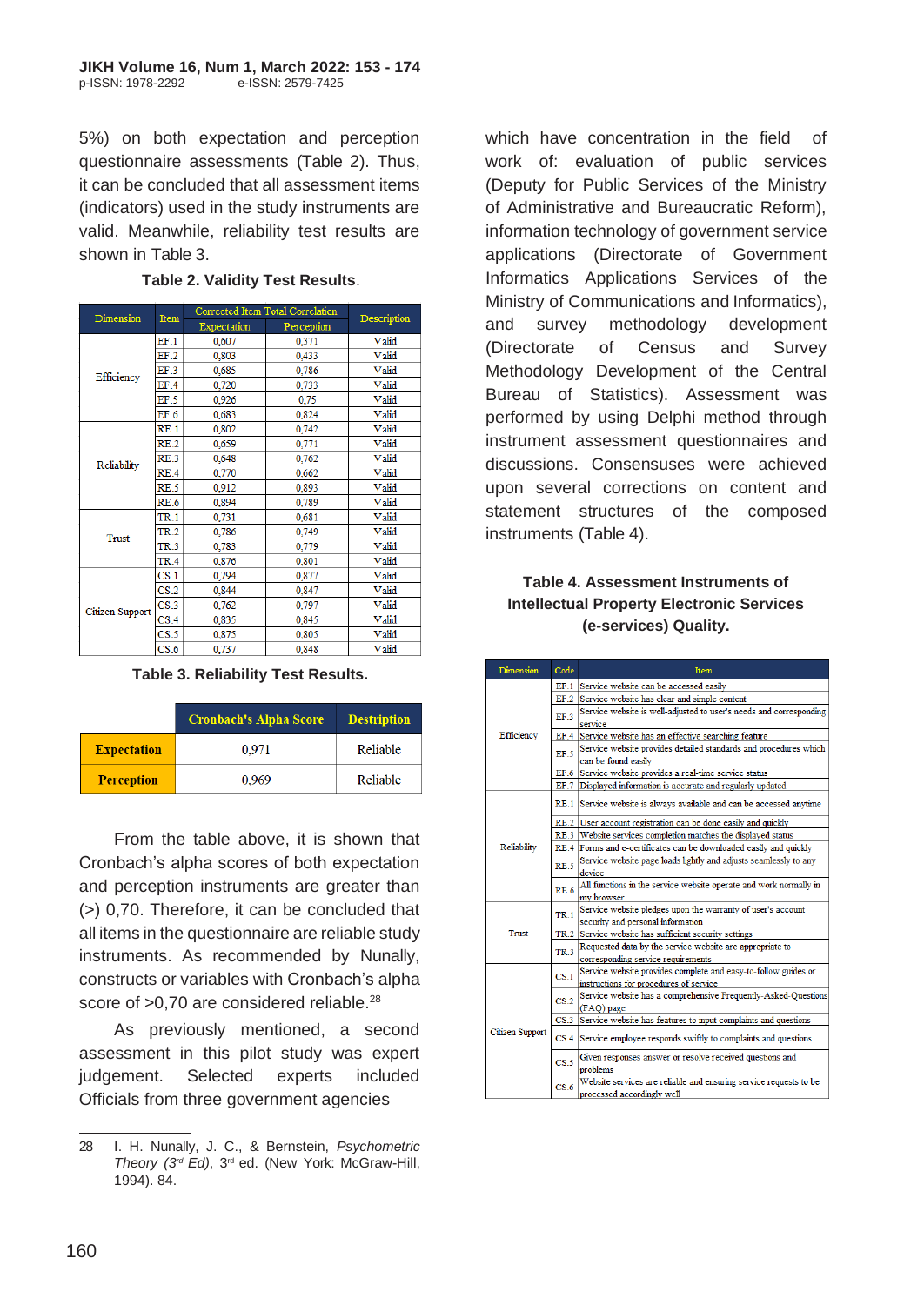# **Survey Results of Intellectual Property Electronic Services (e-services) Quality Assessment (Main Study)**

As many questionnaires as 5.193 were sent to Intellectual Property electronic services users (Registration of Trademarks, Patents, and Copyrights) through Whatsapp contacts and e-mails. Among them, 474 questionnaires had been filled and returned, but only 404 were acceptable for assessment and analysis.

Qualified obtained data show a representation of respondents' distribution in following categories: 1) service user category: dominated by respondents from external user sub-category consisted of individual users with 278 respondents (68%) followed by Business Enterprise users with 53 respondents (13%), while respondents from internal user subcategory are mostly coming from Intellectual Property Centres with 59 respondents (15%) then Intellectual Property Consultants with 14 respondents (4%); 2) service request category: dominated by public requests as many as 317 respondents (79%) and of micro, small, and medium enterprise(UMKM) requests with 87 respondents (21%).

Next is 3) service type category: more than half of respondents are copyright eservice users with 258 respondents (64%), followed by 105 respondents (26%) of trademark e-service users, and the remaining 41 respondents (10%) are patent e-service users; Respondents are also shown as returning users of 262 (65%) and new users of 142 (35%) in 4) user type category.

In addition to categories explained before, respondents are also consisted of 259 male respondents (64%), 207 millennial (age 26-40) respondents (51%), and 270 postgraduate respondents (66%) with their respective pairs.

Calculation and Analysis of Intellectual Property Electronic Services (e-services) Quality Assessment Survey Results

Quality assessment of Intellectual Property electronic services (e-services) was conducted by comparing between public expectation (expected service) and perception (perceived service) towards the practice of Intellectual Property electronic services (eservices). This assessment was applied to N:404 respondents' data from the survey. Expected service and perceived service are two main factors in assessing service quality whether ones being conveyed conventionally or electronically through a website.<sup>29</sup> Hence, according to Berry et al., comparing these factors can help obtaining specifications of service quality improvements reckoned by customers and ultimately providing services expected or needed by customers.<sup>30</sup>

# **Intellectual Property Electronic Services (e-services) Quality Level**

According to survey results data (N:404), total respondents' perception score and expectation score are  $(5Xi) = 47.497$ and  $(\sum Yi) = 49.614$ , respectively. Therefore, conformity rate percentage between user expectations and e-services practiced by Directorate General of Intellectual Property (DJKI) is 96%.

$$
\Sigma Tki = \left(\frac{47.497}{49.614}\right) \times 100\% = 96\%
$$

Diving deeper into the acquired conformity rate, there are indications of several service quality performance aspects that haven't met user expectations. As shown by gap score calculation results (Table 5), the average value of total gap score of service

<sup>29</sup> Fuji Rahayu Wilujeng et al., "Meningkatkan Kepuasan Pelanggan Pada Dua Bisnis E-Commerce Terbesar Di Indonesia Dengan Menggunakan Analisis Servqual Dan IPA," *Prosiding Seminar Nasional Sains dan Teknologi*  (2019): 2.

<sup>30</sup> Usman Ahmad Qadri, "Measuring Service Quality Expectation and Perception Using SERVQUAL: A Gap Analysis," *Business and Economics Journal*  06, no. 03 (2015). 1.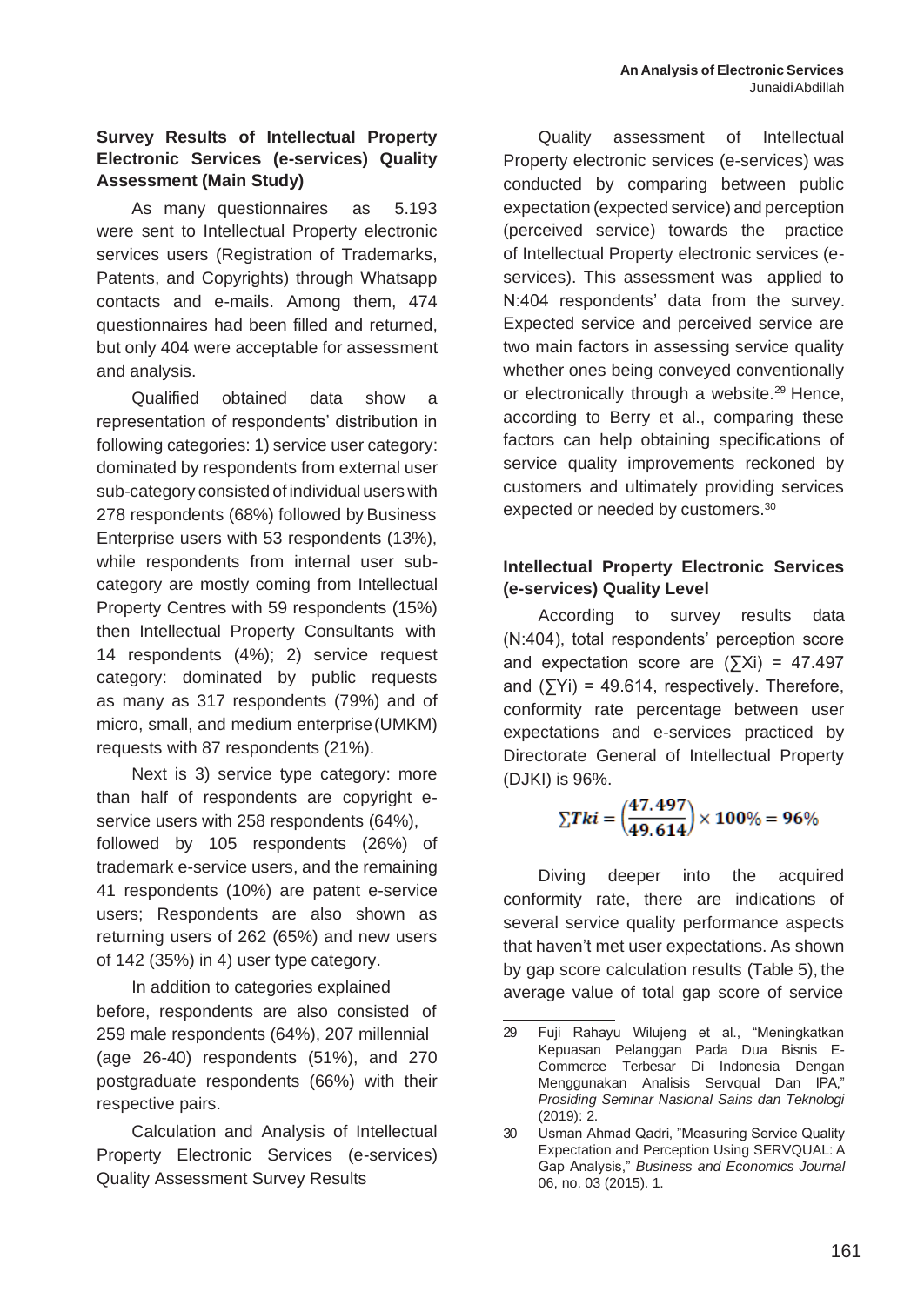quality is -0,24, a quite significant number. Even though, gaps are spread all across service aspects and dimensions, they are especially prominent on citizen support and efficiency dimensions with values greater than the average of -0,29 and -0,26, respectively. This answers the question of which aspects have already met user expectations.

In particular, the gap size in citizen support dimension (CS) is caused by a significant gap in the aspect of employee responses to problems and questions by e-service users (item CS.4; gap score of -0,37). Meanwhile, the reason behind gap size in efficiency dimension (EF) is the aspect of information accuracy and update displayed on service website (item EF.7; gap score of -0,32). There's a possibility that the gap in service quality is a result of nonoptimal capability of e-services technical functions in fulfilling sociological elements needed by users, whether it's collecting quality information directly from the website or interacting with admins in order to get accurate, needed, and valid information or solutions real-time.

Differ from the previous two, reliability and trust dimensions have lower gap scores than the total average, respectively -0,21 and -0,19 despite having a higher expectation score. This indicates that the current technological functions of e-services are sufficient. Whether it's supporting service processes through accessibility and security features, both can suppress a greater gap score occurrence.

### **Table 5. Total Average of Gap Score per Aspect and Dimension.**

| <b>Dimension</b>                       | <b>Item</b>                             | <b>Average Perception</b><br><b>Assessment</b> | <b>Average Expectation</b><br><b>Assessment</b> | <b>GAP Score</b> |
|----------------------------------------|-----------------------------------------|------------------------------------------------|-------------------------------------------------|------------------|
|                                        | EF.1                                    | 5,48                                           | 5,70                                            | $-0,22$          |
|                                        | EF.2                                    | 5,36                                           | 5.61                                            | $-0.25$          |
|                                        | EF.3                                    | 5,40                                           | 5,63                                            | $-0,23$          |
| <b>Efficiency</b>                      | EF.4                                    | 5,32                                           | 5,55                                            | $-0,23$          |
|                                        | EF.5                                    | 5,31                                           | 5,57                                            | $-0,26$          |
|                                        | <b>EF.6</b>                             | 5,21                                           | 5,52                                            | $-0,31$          |
|                                        | EF.7                                    | 5,19                                           | 5,51                                            | $-0.32$          |
| <b>Average of Efficiency Dimension</b> |                                         | 5,32                                           | 5,58                                            | $-0,26$          |
|                                        | RE.1                                    | 5,41                                           | 5,59                                            | $-0,18$          |
|                                        | <b>RE.2</b>                             | 5,42                                           | 5,64                                            | $-0,23$          |
| <b>Reliability</b>                     | <b>RE.3</b>                             | 5,19                                           | 5,55                                            | $-0,36$          |
|                                        | <b>RE.4</b>                             | 5,49                                           | 5,67                                            | $-0,18$          |
|                                        | <b>RE.5</b>                             | 5,41                                           | 5,57                                            | $-0.15$          |
|                                        | <b>RE.6</b>                             | 5,43                                           | 5,60                                            | $-0,18$          |
|                                        | <b>Average of Reliability Dimension</b> |                                                | 5.60                                            | $-0,21$          |
|                                        | <b>TR.1</b>                             | 5,46                                           | 5,58                                            | $-0,13$          |
| <b>Trust</b>                           | <b>TR.2</b>                             | 5,43                                           | 5,58                                            | $-0,15$          |
|                                        | <b>TR.3</b>                             | 5,46                                           | 5,60                                            | $-0,15$          |
|                                        | <b>Average of Trust Dimension</b>       |                                                | 5,59                                            | $-0,14$          |
|                                        | CS.1                                    | 5,38                                           | 5,59                                            | $-0.22$          |
|                                        | CS.2                                    | 5,29                                           | 5,56                                            | $-0,27$          |
| <b>Citizen Support</b>                 | CS.3                                    | 5,26                                           | 5,54                                            | $-0,28$          |
|                                        | CS.4                                    | 5,13                                           | 5,50                                            | $-0,37$          |
|                                        | CS.5                                    | 5,22                                           | 5,54                                            | $-0,32$          |
|                                        | CS.6                                    | 5,34                                           | 5,59                                            | $-0,25$          |
|                                        | <b>Average of Citizen Support</b>       |                                                | 5,56                                            | $-0,29$          |
| <b>Total Average</b>                   |                                         | 5,34                                           | 5,58                                            | $-0,24$          |

#### Source: Based on data of 404 online survey respondents from 8 June–5 July 2021, processed by researcher.

Analysis data of respondents' answers to open-ended questions shows similar results. There are two service aspects which tend to be mentioned by e-service users while delivering their less pleasant or unsatisfactory experience. The first aspect is helpdesk performance, coded as many as 44,38% while the second aspect is service information with a coded frequency of 33,39%. This means that a lot of service users felt unsatisfied with current DGIP helpdesk performance and service information, especially in providing assistance and support to users, website's ease-of-access, and information quality.

Previous explanations have already emphasized that nonoptimal performance in citizen support and efficiency dimensions caused the occurrence of gaps and ultimately unattained conformity rate of overall Intellectual Property electronic services. Assistance to all segments of service user to get any information of the service is one of the most crucial factors in assessing e-services performance quality. Saha et al. explained in accordance to e-services quality that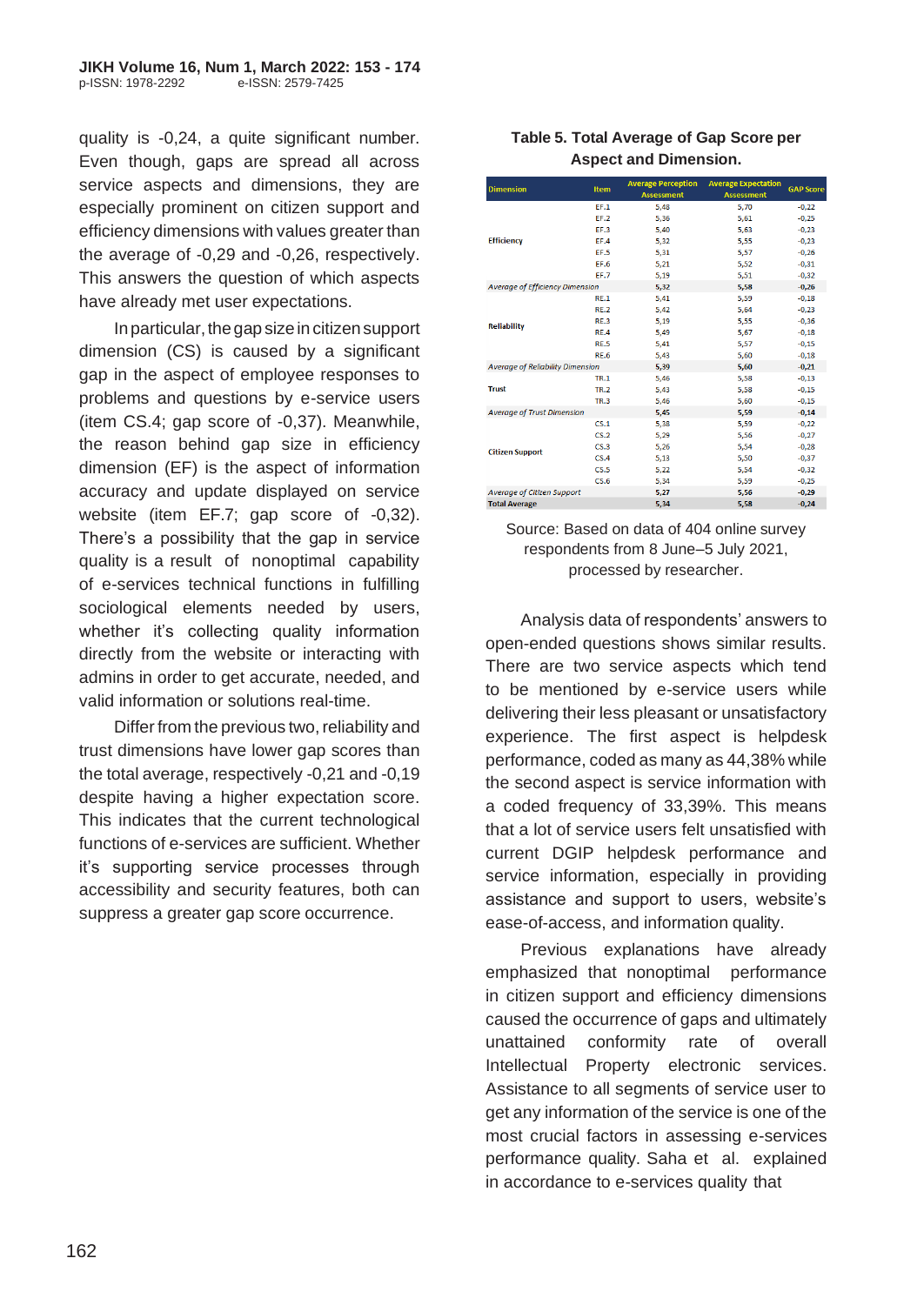service website is not only limited to facilitate service processes, but also a medium to communicate and share information to all of users.<sup>31</sup> Furthermore, according to Li and Suomi, information is the main aspect in any practice of service regardless of how it is being conducted (online or offline). Even though e-services differ from conventional services, they both depend on the flow of information interaction between users and service provider.<sup>32</sup> Therefore, prevention of having inadequate service quality in these particular dimensions or aspects should be taken into account.

### **Service Quality Gap Difference**

Other than gaps among aspects and dimensions, service quality gaps are also observed between service types and service users of Intellectual Property electronic services. In service types, quality gap is rather wide in Patent e-services with an average gap score of -0,57 (from average perception of 4,99 and average expectation of 5,56 (Graphic 2) and a lower conformity rate compared to Trademark and Copyright e-services. Meanwhile, the gap in Copyright e-services is far lower despite having the highest average user expectation (5,62) than the other two (Patent of 5,56 and Trademark of 5,51). This condition might be caused by a relativelyshorterprocessfromsubmissionuntil completion in Copyright e-services compared to Patent and Trademark e-services. Because in both Patent and Trademark e-services, a verification process or an in-depth/detailed

substantial examination is required.

The gaps in service quality that occur in Trademark, Patent, and Copyright e-services are primarily contributed by gaps within service aspects related to provided support to service users in obtaining quality information. This is included but not limited to the progress of requested service, but also appropriate solutions provided to problems faced by users in using Intellectual Property electronic services.

### **Graphic 2. Gap Scores and Conformity Rates in Service Types.**



### Source: Based on respondents' data of Trademark n:105, Patent n: 41, and Copyrightn: 258, processed by researcher.

In the category of service users, a striking gap in service quality is seen on internal user sub-category, namely users of services from IP Consultants (Graphic 3). The data shows an average gap score of -0,58 and a lower conformity rate compared to other service user categories.

<sup>31</sup> Parmita Saha, Atanu Nath, and Esmail Salehi-Sangari "Success of Government E-Service Delivery: Does Satisfaction Matter?," *Lecture Notes in Computer Science (including subseries Lecture Notes in Artificial Intelligence andLecture Notes in Bioinformatics)* 6228 LNCS (2010): 204- 215.

<sup>32</sup> Hongxiu Li and Reima Suomi, "Evaluating Elextronic Service Quality: A Transaction Process Based Evaluation Model." *ECIME 2007: European Conference on Information Management and Evaluation* (2007): 331-339.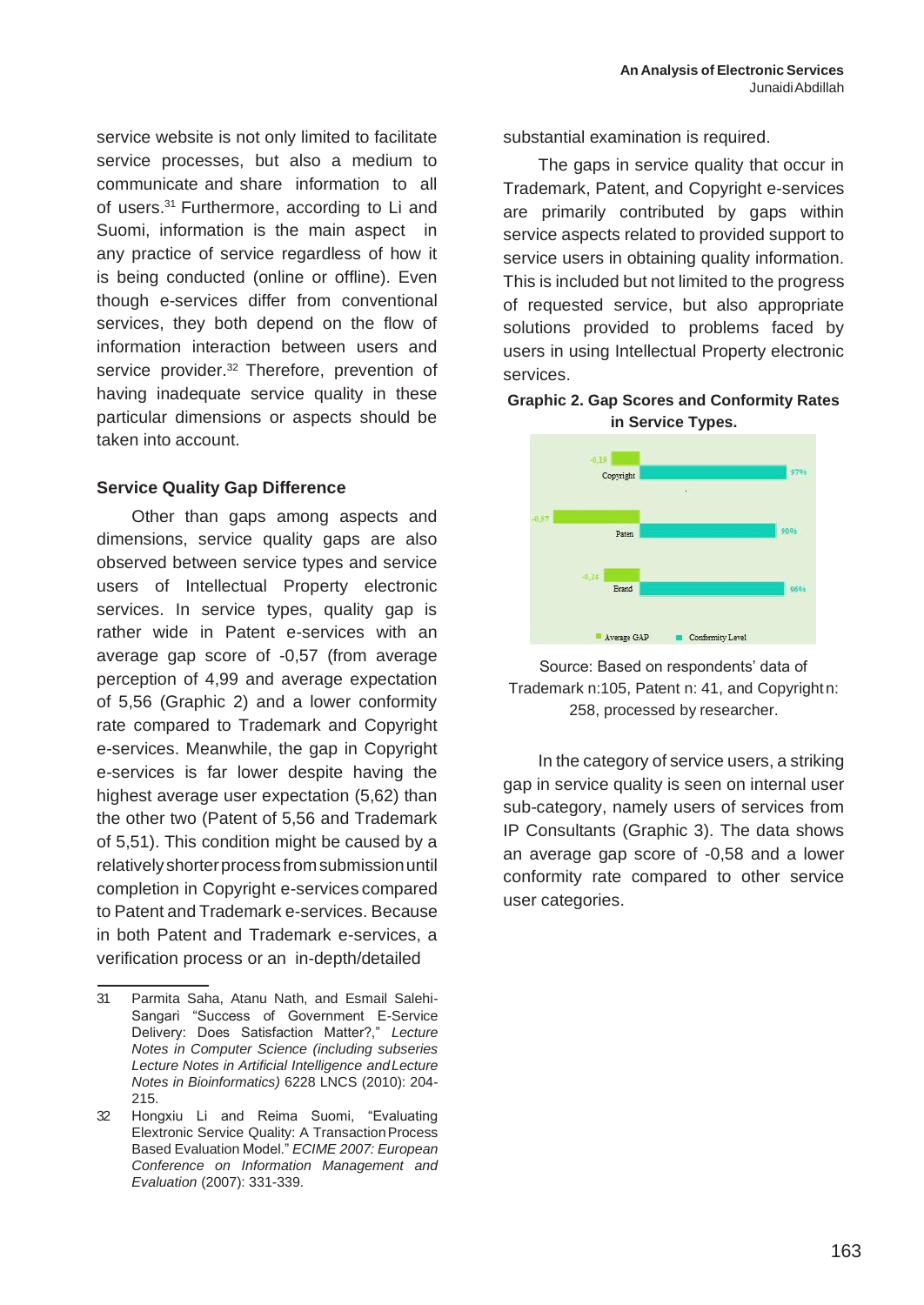**Graphic 3. Gap Scores and Conformity Rates in Service Users.**



Source: Based on respondents' data of Individuals n:278, Business Enterprises n:53, IP Centres n: 59, and IP Consultants n:14, processed by researcher.

A significant difference in service quality gaps appearing in respondents from IP Consultants is contributed by the large gap that occurs in aspect of downloading convenience and speed of electronic certificates. Based on in-depth information obtained from openended questions, this gap is most likely be caused by changes in procedures in requesting and receiving e-certificates (trademark e-service) which can no longer be downloaded directly from service website. The procedure has to be done by requesting and downloading via e-mail. This is then considered to be less effective and efficient by service users, especially from IP Consultants. In contrast, gaps emerging in respondents from individual, Business Enterprise, and IP Centre categories are related to the timeliness of service completion.

However, through deep information processing, different perceptions were obtained among user on service completion time aspect. Some users who receive information and have reliable knowledge related to Intellectual Property service tend to be more receptive, including the process of completing Trademark and Patent services which take a relatively longer time.

Nevertheless, service users have high expectations for an increase in speed of service completion process. As stated by a respondent from a Business Enterprise who was using the Intellectual Property e-service for the first time, *"I am quite satisfied with the procedures implemented on the website which are quite clear and informative. So, every step can be followed properly. I suggest that the available information is easier to reach and understand, especially in a form of a simple and light FAQ (Frequently Asked Question).*" (IP.362-ed res).

The same thing was also expressed by a service user from an IP centre who had been using the service more than once. He stated that *the Trademark, Patent, and Copyright services were satisfactory, it's just the waiting time for the patent certificate was a bit long*  (KI.283). Similar feedback was given by a respondent from the Individual category as a user who is new to Intellectual Property services (e-service Patents). "It's satisfying because the information is available. The process needs to be accelerated both from the checking time until it is finished" (KI.193).

From the differences in quality gaps that occur, it can be seen that each service and user require different handlings to improve the quality of current services. Therefore, it is important to create a balance by prioritizing quality improvements based on the needs of each service and the users who perceive the service. This will certainly close the gaps. Thus, all services provided have the same quality. In addition, all segments of service users have the same perception. They believe that applications for Intellectual Property services submitted through the service website will be processed properly, accurately, fair, and square.

In addition, the availability of a knowledge base related to the entire process of providing optimal, quality, and easy-to-access services, needs to be considered as something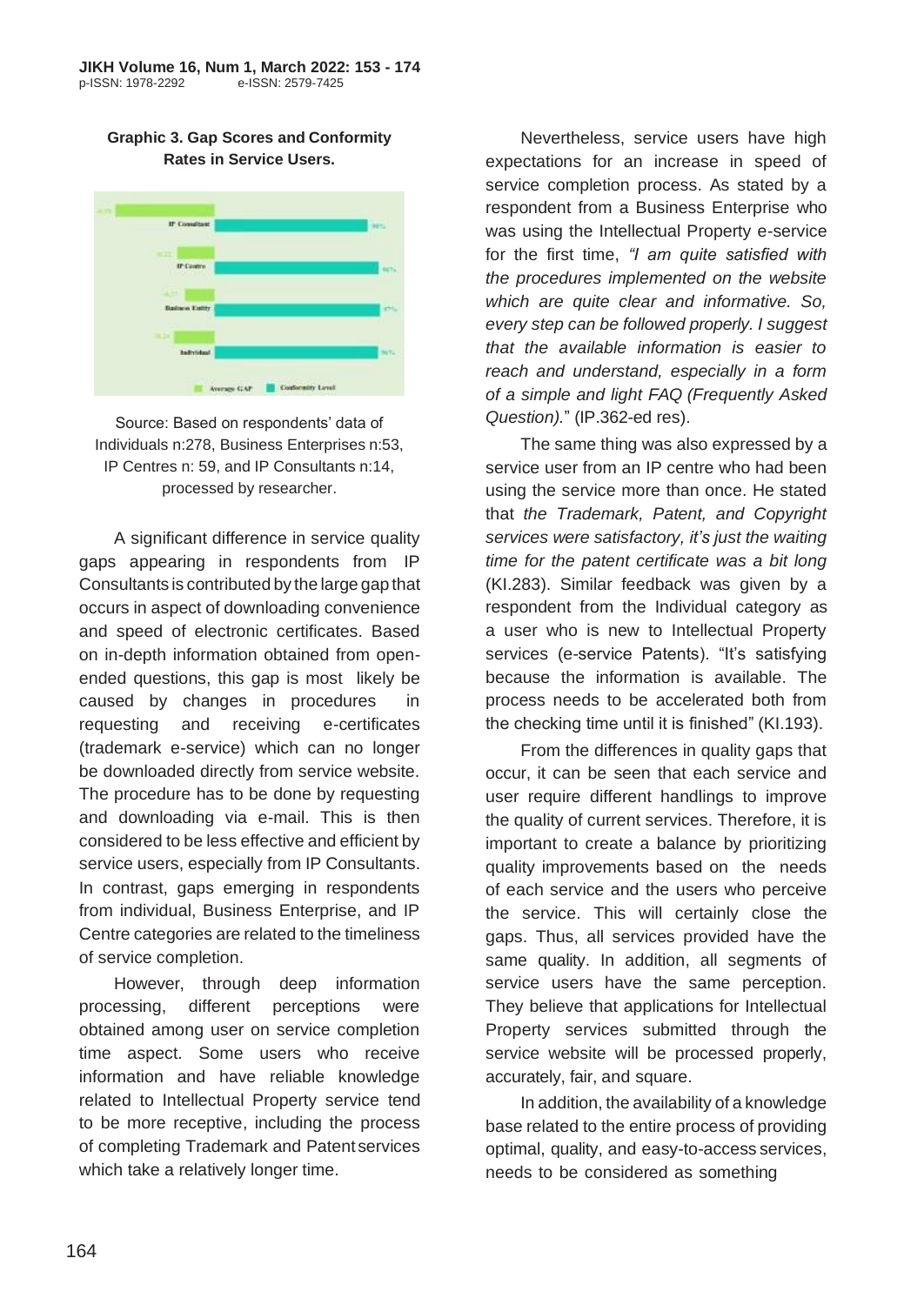important at this time. It is considered essential in order to build well-established knowledge for both service users and employee personnel involved in the process of addressing Intellectual Property services electronically. Moreover, the current condition shows that this matter in question tends to be an obstacle that always appears. It appears as a disturbance to the effectiveness and efficiency of an optimal Intellectual Property e-services implementation.

After that, the regulations related to the compiling, determination and implementation ofpublicservicestandardsneedtobereviewed as the Ministry of State Apparatus Utilization and Bureaucratic Reform Regulation Number 15 of 2014 concerning Guidelines for Service Standards. Considering, the service standards that have been determined by the Director General of Intellectual Property to the three types of observed Intellectual Property electronic services show that the existing service standards have been composed by paying attention on the specifications of the service types which will be given to the public. It can be seen from the determination of the requirements, time, procedures and costs which in the Intellectual Property service standards are regulated in the Decree of the Director General of Intellectual Property of the Ministry of Law and Human Rights Number: HKI-01.OT.02.02 of 2017 Concerning the Determination of Property Service Standards, whether for Brands registration service (Trademark), Patents and Copyrights have different specifications among each other.

However, the service standard policies which are used as a guideline for service delivery and a benchmark or reference in assessing the quality of Intellectual Property service delivery have not yet fully paid attention to the important principles and components in the compilation, determination and implementation of public service standards. This condition happens both in the process of service delivery (services point) and service management (manufacturing) as regulated in Act Number 25 of 2009 concerning Public Services and technical arrangements related to guidelines for public service standards (Ministry of State Apparatus Utilization and Bureaucratic Reform Regulation RB No. 15 of 2014).

As related to the principle of sustainability, Intellectual Property service standards currently haven't regulated matters that correspond with the changes that happened. For example, regarding to the components in the service delivery process, arrangements related to systems, mechanisms and procedures in the settled Intellectual Property service standards have not yet adapted to the policies innovation of the implementation and Intellectual Property e-services as regulated in the Minister of Law and Human Rights Regulation Number 42 of 2016 concerning Intellectual Property Application E-Services.

Although, explanations related to the procedures, systems, mechanisms and Intellectual Property e-service application procedures have been included in the modules or guidelines in each type of service. In addition, they have been implemented in the current Intellectual Property services implementation. However, this has not been accompanied by the policy changes determination that becomes the basis of service delivery guidelines and community benchmarks in providing an assessment for the quality of Intellectual Property service delivery, especially the one that is delivered through website electronically. One of the examples, it is related to the delivery process of service product. There hasn't been any clearly settled standard related to the system, mechanisms, and delivery procedures of e-certificate of Intellectual Property registration as the final product of the service. This can be confirmed to be the main cause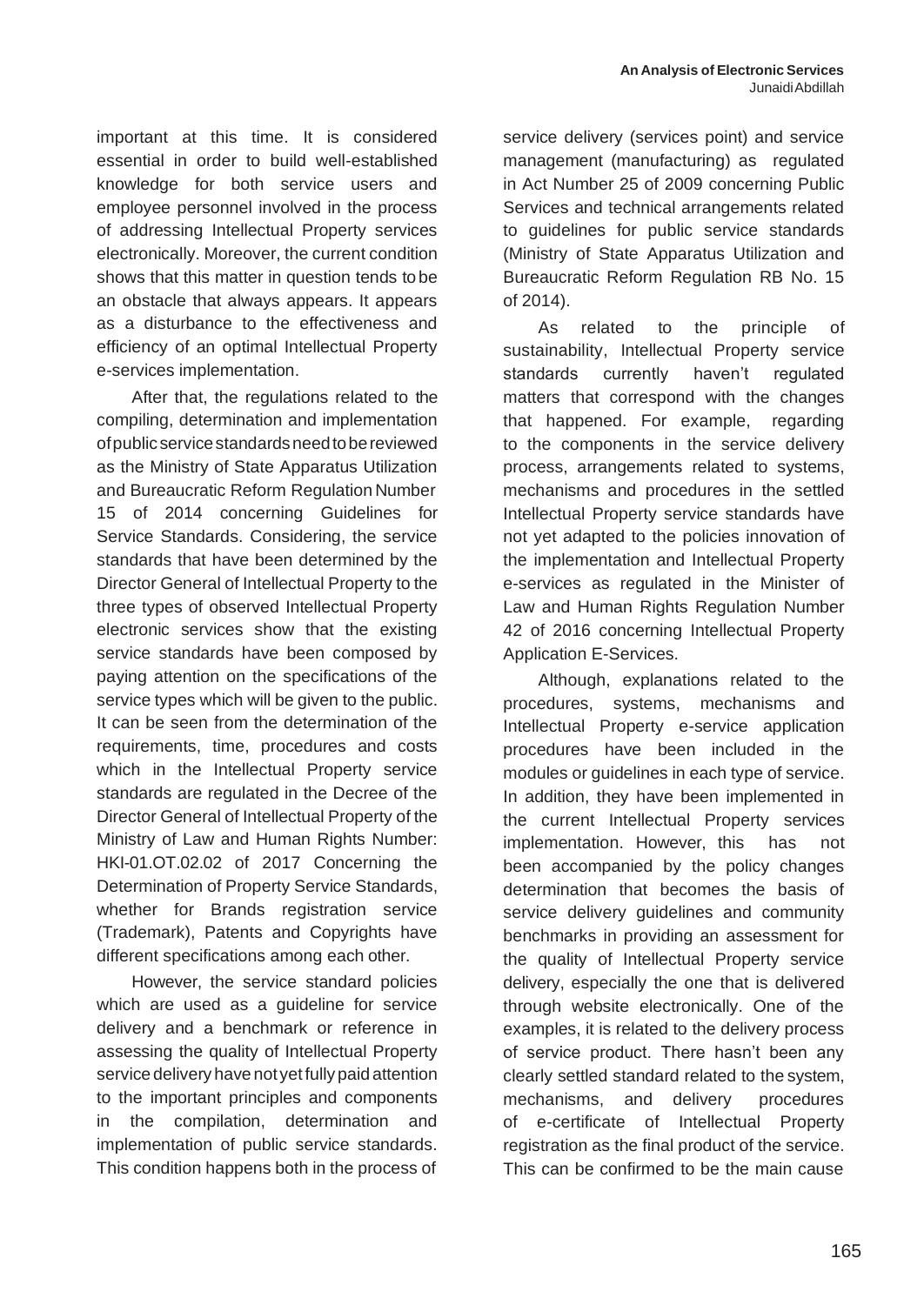of significant differences in service quality gaps between service user segments, as previously explained.

Besides that, the low fulfillment of users' needs on sociological elements in Intellectual Property e-service is the main cause of the arising Intellectual Property e-service quality gap on the dimensions of providing support to the service users (Citizens Support). It happens because there is no complete and clear regulation in the current Intellectual Property service standards. Specifically, there are not any legal bases related to the management components of the help desk and complaints services. There are also absence of regulation related to the service guarantee component for service users in obtaining the quality information, responses to complaints or assistance needed and resolved properly, right on time as promised.

The absence of the important principles and components implementation in service standards, both in the service delivery process and the current Intellectual Property services management must become a top priority in service standards improvement. It is essential in order to further improve the quality of Intellectual Property services as a whole. Based on these conditions, it is important to improve the service standard policies that have been settled by giving more attention to the implementation of important principles and components in the arrangements, determination and implementation of public service standards and in accordance with the types and characteristics of the services provided. Moreover, it is an obligation that must be carried out by public service providers, whenever there is a change in policy or innovation in service delivery, the implementation of information technology in the service delivery process, changes in business processes, and other changes.<sup>33</sup>

# **Intellectual Property E-services Quality Improvement Strategy**

This analysis have been conducted by using Importance Performance Analysis (IPA). It is done by mapping the average value (mean) of expectations and perceptions on all aspects used in measuring service quality into four quadrants of Cartesian diagram. By doing so, this analysis obtains an overview related to the aspects identified as the main priorities or the most needed improvement aspects in increasing the quality of current services. It also identifies aspects that become the main support for the achievement of service quality and contribute greatly to the community satisfaction. The results of this identification later on can be taken into consideration by Director General of Intellectual Property in determining strategies or steps to improve the service quality based on the priority scale determined by the current service users' needs and expectations.

The overall description of the Intellectual Property e-services (IPA) results is illustrated in the

following diagram:

#### **Picture 2. Cartesian Diagram Intellectual Property** *E-Services* **IPA**



Source: Based on respondents data N:404, processed by the researchers.

The Intellectual Property e-services IPA illustration above shows that there is one (1) service aspect which includes in current service quality improvement priority (quadrant

*<sup>33</sup> Ministry of State Apparatus Utilization and Bureaucratic Reform*, *Ministry of State Apparatus*

*Utilization and Bureaucratic Reform of Indonesian Republic Regulation Number 15 of 2014 Concerning Service Standards Guidance*, vol. 15, 2014. 11.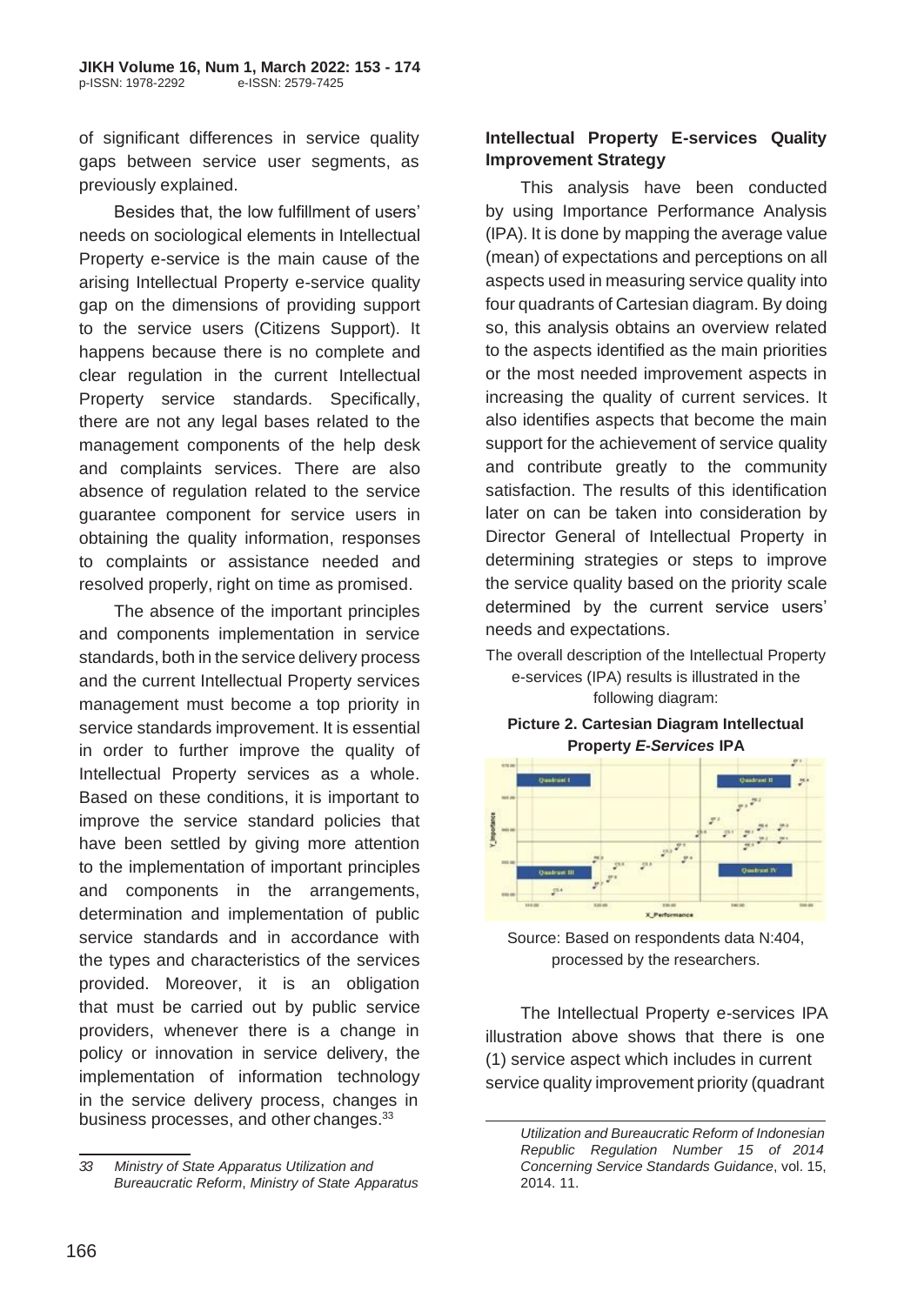I). Therefore, Improving the service quality needs to concentrate here in an aspect related to the ability of giving the trustworthiness and faith to the public in delivering the e-service (CS.6).

Meanwhile, there are nine (9) aspects which are identified as the main support of community satisfactory to the implementation of Intellectual Property e-service (quadrant II). Therefore, to improve the service quality which about to be done, it is necessary to give attention to the efforts of maintaining the performances that have been achieved in this aspects (keeping up the good work). The identified aspects include the following elements: the easiness aspect in finding the service website address (EF. 1); the fastness and easiness aspect in downloading the form and e-certificate (RE.4); the easiness and fastness in registering the service user's account (RE.2); the website conformity with the user's category needs and service type provided (EF.3); the clarity and the easiness of structures/contents on the service website (EF.2); the instructions or guidance availability related to the service usage steps which are complete and easy to be understood (CS.1); the availability of service website which can be accessed anytime (RE.1); the service website functions reliability which can be operated normally through any browsers (RE.6); and the data conformity aspect which is needed in applying the e-service application with the service requirements (TR.3).

Regarding the second priority for quality improvement, there are nine (9) identified aspects (quadrant III) include the following; the fastness aspect of the employee personnel in help desk in responding the complaints or questions delivered by the user service (CS.4); the punctuality of the service completion based on the information given (RE.3); the accurate and latest information availability (EF.7); the information availability about the service process progress (service status) (EF.6); the

availability and the easiness in finding the information related to the standards or service procedures (CS.5); the facility availability in applying the help and complaints – help desk (CS.3); the availability and easiness in finding the comprehensive information on the Frequently Asked Questions page or FAQ (CS.2); the availability and easiness in finding the information related to the standards or service procedures (EF.5); and the availability of effective menu/feature search (EF.4). The performance quality improvement in those aspects can be done after succeeded in improving the quality on the priority aspects and strengthen the main aspects which are the current community satisfactory support.

Next, this paper identifies several aspects which can be re-communicated in relocating the current resource because they are considered excessive (possible overkill). There are three identified aspects (quadrant IV) as follows: the website ability aspect in adapting to any kind devices (RE.5), the data and account security guarantee (TR.1), and the service website security setting (TR.2). The resources owned by these aspects can be alternated to other aspects which need more priority to be improved or much more important in supporting the current community service (for example, service aspects of quadrant I and II).

The results from this identification show that the service quality improvement priority faced by Director General of Intellectual Property is very vital aspects. Even though gaining the public's trust perception is rather difficult, it is highly needed in order to achieve the whole level of community satisfactory over all the conducted service process. As in the e-government service quality discourse, building the public's trust is the key of success from the e-government service implementation to public as a whole. As have been stated by Carter and Belanger in their study, trustworthy is one of the most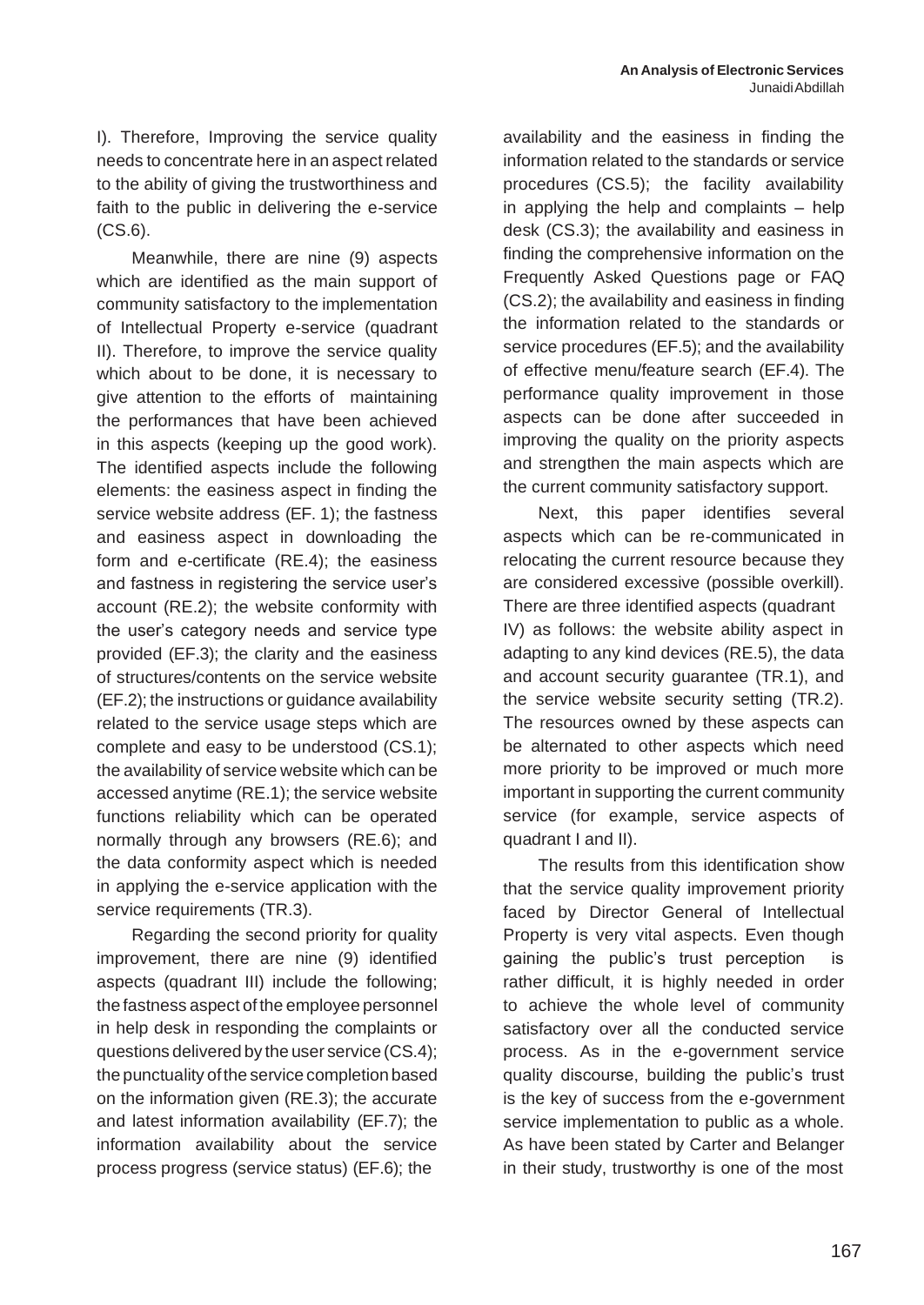important predictors toward the community's intention to use the e-government service continuously.<sup>34</sup> Moreover, Thompson, et al., in his study reported that the trustworthy affects toward the public's attitude and perception to various dimensions of conducted service quality, including information quality, the system quality and the service process quality itself. Therefore, the community perception toward the e-government service quality depends on the faith and the trust owned by the community. Hence, according Thompson et al, the government as the organizer of public service website-based needs to take the correct actions in building community's faith and trust perception.<sup>35</sup>

There are various efforts that can be done in improving public trust toward the conducted e-service quality. One of them is building the faith to all service users segment that any information related to the conducted service includes and is not limited to the procedures or service standards, the service use guidance, and the service progress (applied service status). Whether it is provided on the website, or delivered through the help desk personnel, the information that the service users obtained can be trusted and believed by them. It is also important to give the easiness and the same opportunity to all service user segments in obtaining the qualified information, to response to their complaints and also to deliver the help request which all are settled well, punctual as promised. As has been explained by Isaac, conceptually, the e-government service has a function to improve the public access, private, internal employee of the government organization

itself and other government agencies toward the information and service conducted.<sup>36</sup>

Therefore, the website-based egovernment service quality is not only limited to facilitate the service process, but also including the information and communication to all its service users. $37$  As has been emphasized by Urban et al., the very important factor in building the user's trust perception toward the service is by creating the faith and trust based on the provided information given on the website.<sup>38</sup>

Hence, the important strategy needed in improving the current Intellectual Property e-service quality is the needs in optimizing the various aspects related to the service user's support as the sociological needs. This is one of the important elements/aspects that must be fulfilled in conducting the e-government service, especially in improving the community trust toward the conducted e-services. Moreover, the implementation of Director General of Intellectual Property e-government seen from the Government to Citizen (G2C) is included in the e-governance, e-service, and e-knowledge category.<sup>39</sup>

Undoubtedly, the performance improvement in those aspects will reduce the emergence of external factors which can violate the efficiency and effectiveness of

<sup>34</sup> Lemuria Carter and France Bélanger, "The Utilization of E-Government Services: Citizen Trust, Innovation and Acceptance Factors," *Information Systems Journal* 15, no. 1 (2005): 5– 25.

<sup>35</sup> Thompson S.H. Teo, Shirish C. Srivastava, and Li Jiang, "Trust and Electronic Government Success: An Empirical Study," *Journal of Management Information Systems* 25, no. 3 (2008): 99–132.

<sup>36</sup> Filipe Sá, Álvaro Rocha, and Manuel Pérez Cota, "From the Quality of Traditional Services to the Quality of Local E-Government Online Services: A Literature Review," *Government Information Quarterly* 33, no. 1 (2016): 149–160, [http://dx.doi.](http://dx.doi/) org/10.1016/j.giq.2015.07.004.

<sup>37</sup> Saha, Nath, and Salehi-Sangari, "Success of Government E-Service Delivery: Does Satisfaction Matter?" EGOV 2010, LNCS 6228, pp. 204–215, 2010 208.

<sup>38</sup> Glen L. Urban, Fareena Sultan, and William J. Qualls, "Placing Trust at the Center of Your Internet Strategy," *MIT Sloan Management Review* 42, no. 1 (2001): 39–48.

<sup>39</sup> Trisapto Nugroho, "Analisis E-Government Terhadap Pelayanan Publik Di Kementerian Hukum Dan Ham (Analysis of E-Government to Public Services in the Ministry of Law and Human Rights)," *Jurnal Ilmiah Kebijakan Hukum* 10, no. 3 (2016): 294.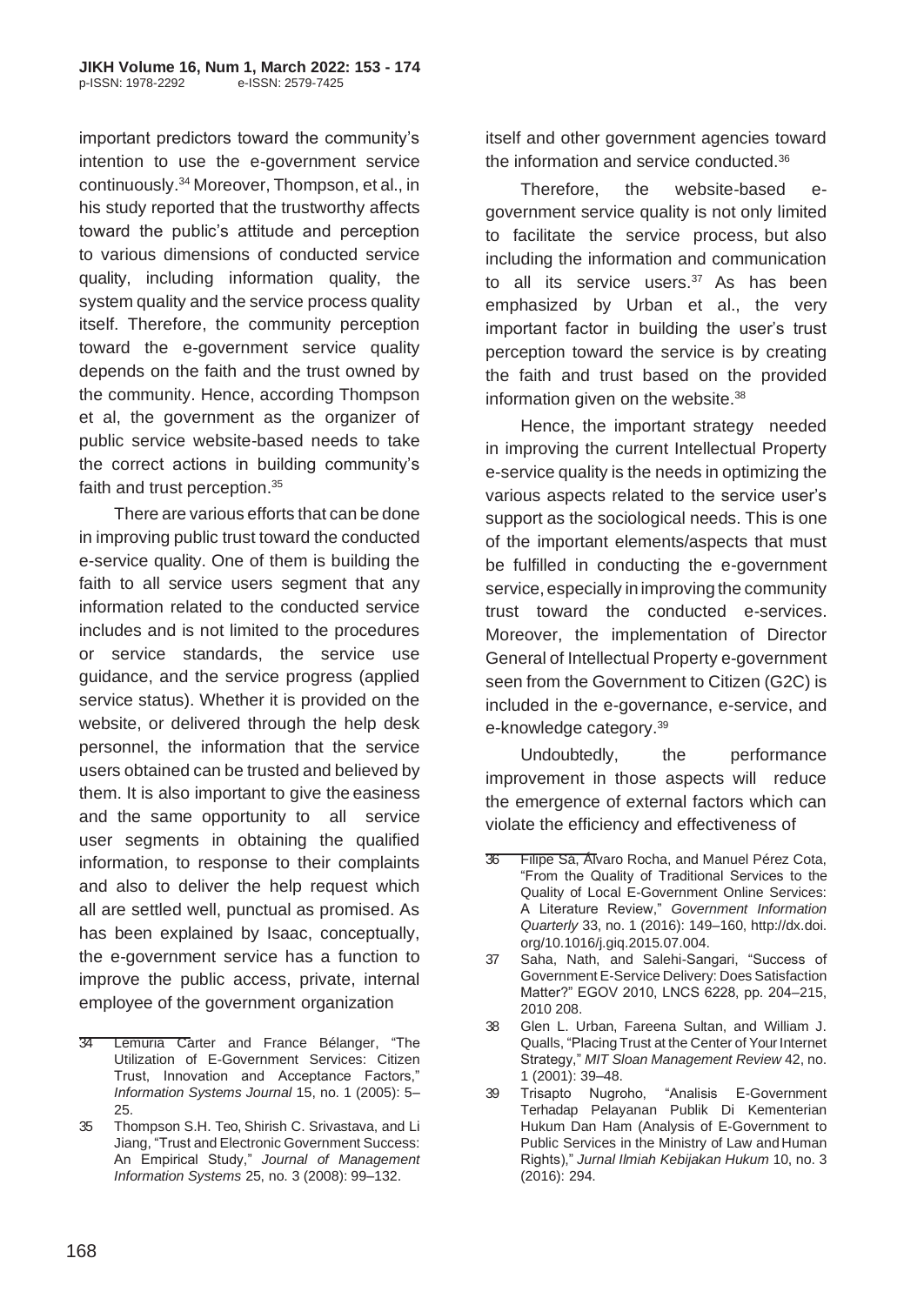each e-service delivery process. Moreover, in general, some types of public concerns appear because the lack of trust. This lack of trust is in the form of users' worries towards the delivered information quality related to the policy and service conducted is accurate, valid, and punctual. In addition, service users also worry that there are other purposes from the policy and service given, aside from the community's best needs.<sup>40</sup>

The importance in improving the eservice quality in those aspects also has been suggested by many studies that have reviewed the implementation of e-government service. As has been stated by Centefelli, et al., andAritonang in their study, e-government service website-based is not only designed to be sophisticated (only as the functional characteristic in pure technology artefact), but also importantly inserting the sociology element to fulfill the service user's social needs.<sup>41</sup> <sup>42</sup>

In addition to improve the public's intention in using the e-government service continuously, e-government service itself is essential to be improved since it is impossible to have an alternative website that can be accessed by the public to serve the same purposes.<sup>43</sup> Therefore, the identification results of this analysis can be considered in determining the precise Intellectual Property e-service quality which also accommodate the

41 Tan Chee-Wee, Izak Benbasat, and Ronald T. Cenfetelli, "Building Citizen Trust towards E-Government Services: Do High Quality Websites Matter?," *Proceedings of the Annual Hawaii International Conference on System Sciences*, no. February (2008). 6-7.

42 Dinoroy Marganda Aritonang, "The Impact of E-Government System on Public Service Quality in Indonesia," *European Scientific Journal, ESJ* 13, no. 35 (2017): 99.

43 Teo, Srivastava, and Jiang, "Trust and Electronic Government Success: An Empirical Study." 105.

needs and hopes of the public current service user. By doing so, it is expected that the existence of Intellectual Property e-services is not only qualified but also trustworthy.

# **CLOSING**

# **Conclusions**

This research contains analysis and the discussion of the service quality measurement survey on the three types of observed Intellectual Property e-service. They are Brand Registration (www.merek. dgip.id), Patent (www.paten.dgip.go.id) and Copyrights (www.e-hakcipta.dgip.go.id). Based on the results of this research, it can be concluded that the implementation of Intellectual Property e-service in a whole is not yet fulfilling the current hopes and needs of the service users. The service quality gap that happens are mostly caused by the gap in the quality of support given to the community when they use the Intellectual Property eservice (citizens support). Meanwhile, reviewed from the regulations related to the arrangements, determinations, and the implementations of public service standards, regarding the standard policy of Intellectual Property service regulated through the Decree of Director General of Intellectual Property of the Ministry of Law and Human Rights Number: HKI-01.OT.02.02 of 2017 Concerning the Settlement of Intellectual Property Service Standards, this policy undoubtedly are not fully and clearly regulate the important components in the service standards. These important components include both the service delivery process and service management which specifically are in accordance with the types and characteristics of service implemented electronically. The system components, mechanisms, and procedures, and also the handling and the desk help service management are especially important to be regulated. In addition, it is also essential to provide the guarantee in obtaining

<sup>40</sup> Teo, Srivastava, and Jiang, "Trust and Electronic Government Success: An Empirical Study." Journal of Management Information Systems / Winter 2008–9, Vol. 25, No. 3, pp. 99–131. 105- 106.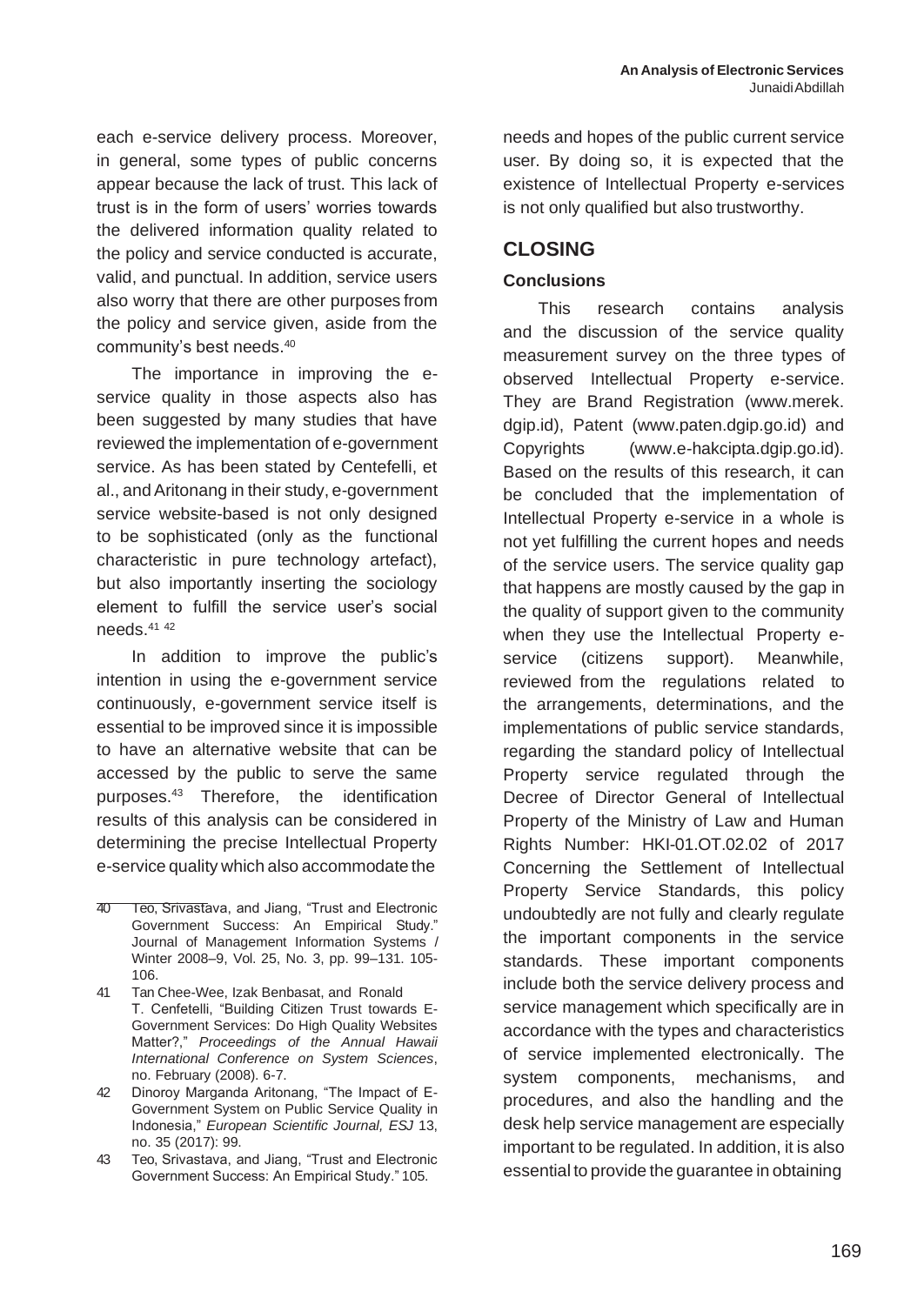qualified information, responses, and the solving of every complaint or the assistance needed every time the users face problems in using the Intellectual Property e-service.

Several aspects can be identified as the result of this study. Those aspects show the improvement priority of Intellectual Property e-services quality. These aspects majorly are related to faith and trust of the service user towards e-services Intellectual Property implementation. Users' faith and trust become the very vital aspect, In addition to function as the success key in implementing e-services to fulfill the user's hopes in a whole, faith and trust aspect even can influence the public perceptions on other aspects of service quality. Therefore, improving the current Intellectual Property e-services quality means it is necessary to prioritize the quality of support given to the service users. It includes the improvement on the current service standard policies, by giving attention to the important components both in the delivery process and Intellectual Property e-services management.

By determining the improvement strategies of the service quality which focus on those matters, the public's trust perception is expected to be improved and the public's worry caused by the lack of trust are expected to be reduced. In turn, the results from this research will be more beneficial, especially in fulfilling the expectations and needs of the current service user community. By considering the results of this study, it can also be beneficial for the community satisfactory improvement in a whole and speeding the existence of excellent, qualified, and trusted performances of Intellectual Property services.

# **Suggestions**

Based on the research data, analysis and conclusions, there are some suggestions that can be used as Director General of Intellectual Property considerations in determining the

precise Intellectual Property e-service quality improvement strategies. By doing so, the service quality improvement is in accordance with the expectation and also the needs of the current service user. Thus, it is necessary to:

- 1. Optimize the maturity level of the Intellectual Property e-services capability related to the support that is needed by the service users. Whether in the information area, interactions, and transactions:
	- a. The main improvement in the information area: Improving the availability and easiness in finding the accurate, latest information on the e-service website. It includes and is not limited on the information related to service procedures, the guidelines in using the service website, the progress status of the service applied, and also the information in the Frequently Asked Questions(FAQ) list.
	- b. The main improvement in the interactions area:
		- § Improving the search feature functions on service website. It includes and is not limited on the easiness of using the search feature in order to find the Intellectual Property data which has been registered or still in the investigation process, and also to find anyinformation related to the implemented service.
		- § Improving the easiness in finding and accessing all the interactive communication facilities provided (e.g. call center, live chat, email, social media) on the implemented eservice website.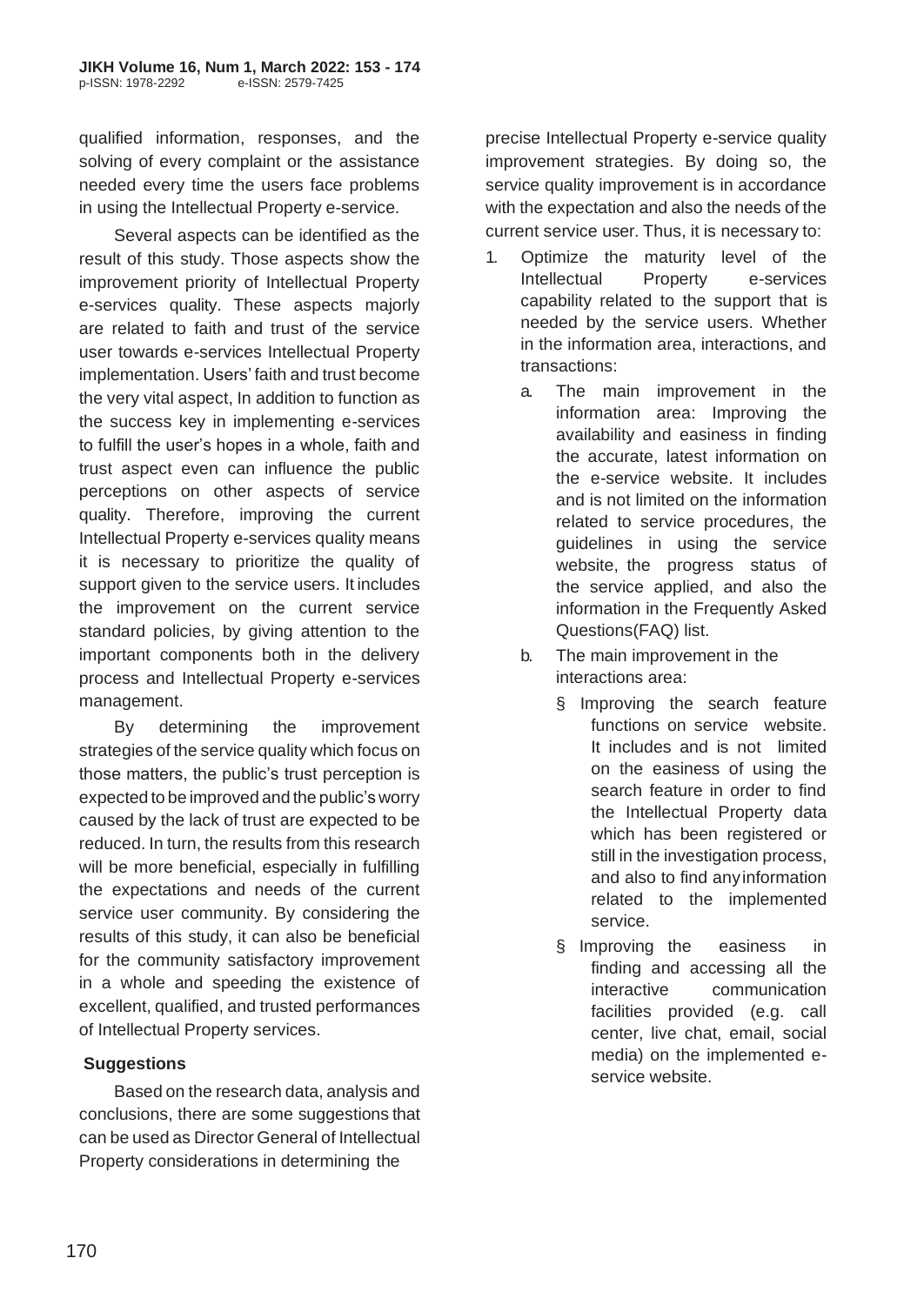- c. The main improvement in the transactions area:
	- § Maximizing the delivery functions of e-certificate service which can be downloaded directly by all users on eservices website.
	- § Improving the service website functions which can make the service users easily correct their data input, or in suggesting the data correction of published e-certificate service product.
- 2. Strengthening the E-Goverment Policies and Management

Besides improving the maturity in the e-service capability functions, the efforts in improving the service quality need to be accompanied by the strengthening of the implemented e-service management policies. The offered recommendations in this area are as follows:

- a. It is necessary to have the settled standards in managing various help desk and complaints facilities (e.g. call center, live chat, email, social media). It can be done by composing the service level agreement agreed by all the working units of technical functions organizer and also the management support functions;
- b. Determining the service level agreement document which has been composed and agreed into the internal regulations (General Director of Intellectual Property Regulation).
- 3. Periodically doing the observation and evaluation for improving the service quality.

The service quality improvement that has been conducted needs to be reviewed. It is done to see whether the service quality improvement has succeeded in fulfilling/surpassing the expectations of the service users' community. If it is not, does the

community's expectation increase? Or is there a new gap? Therefore, specifically reviewing the quality of Intellectual Property e-service through the gap model is necessary to be done.

## **ACKNOWLEDGEMENT**

The writers would like to express the gratitude to the Head of Research and Development of Law and Human Rights Agency who had given the opportunities and the trusts to the writers in conducting this research. In addition, the writers would also thank to the research team members, the resource persons and all the Intellectual Property e-service users who have supported and contributed in compiling the research report. In addition, thankful appreciation is also expressed for those who have helped the writers in completing the writing of this article.

# **REFERENCES**

- Ahmad Jazuli. "Penyelesaian Permohonan Pendaftaran Paten Dalam Rangka Peningkatan Layanan Publik." *Jurnal Ilmiah Kebijakan Hukum* 12, no. 3 (2018): 243–257.
- Alan Neilson, Diane McGriffen, Derek Stewart, Mik Winewski. *Can't Get No Satisfaction? Using a Gap Approach to Measure Service Quality*. Edinburgh: Accounts Commision for Scotland, 1999. [publications@scot-ac.gov.uk.](mailto:publications@scot-ac.gov.uk)
- Apriansyah, Nizar. "Analisis Layanan Publik Permohonan Pendaftaran Kekayaan Intelektual." *Jurnal Ilmiah Kebijakan Hukum* 14, no. 1 (2020): 75–90.
	- ———. "Jurnal Ilmiah Kebijakan Hukum." *Jurnal Ilmiah Kebijakan Hukum* 14, no. 1 (2020): 125–140.
- Aritonang, Dinoroy Marganda. "The Impact of E-Government System on Public Service Quality in Indonesia."*European Scientific Journal, ESJ* 13, no. 35 (2017): 99.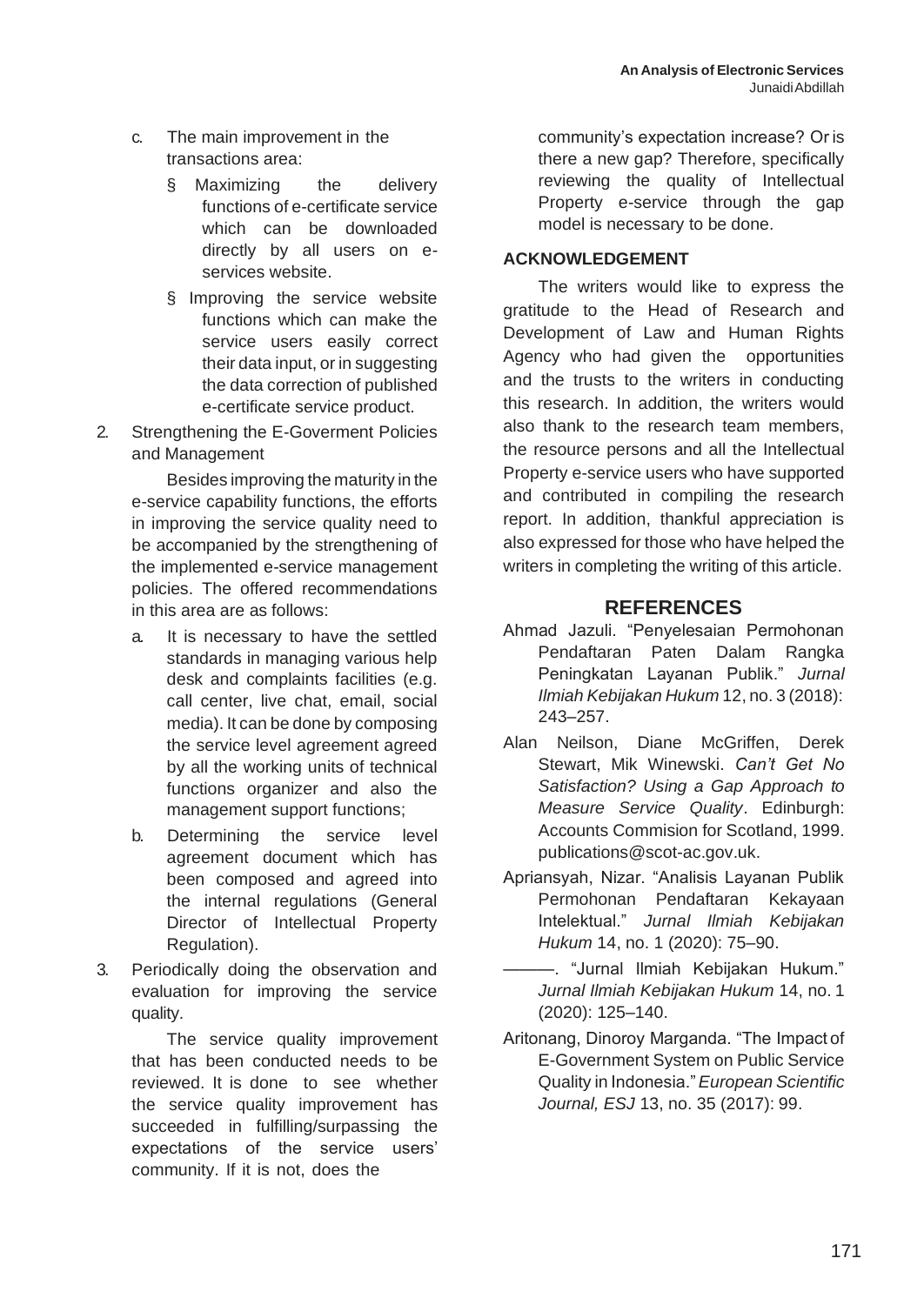- Balitbangkumham, DJKI dan. *Laporan Tim Pelaksana Survei Indeks Kepuasan Masyarakat Dan Indeks Persepsi Korupsi Direktorat Jenderal Kekayaan Intelektual Kementerian Hukum Dan Ham*. Jakarta, 2018. https://dgip. go.id/index.php/unduhan/download/ laporan-survey-kepuasan-masyarakatpada-direktorat-jenderal-kekayaanintelektual-kementrian-hukum-dan-hamtahun-27-2018.
- Carter, Lemuria, and France Bélanger. "The Utilization of E-Government Services: Citizen Trust, Innovation and Acceptance Factors." *Information Systems Journal*  15, no. 1 (2005): 5–25.
- Chee-Wee, Tan, Izak Benbasat, and Ronald T. Cenfetelli. "Building Citizen Trust towards E-Government Services: Do High Quality Websites Matter?" *Proceedings of the Annual Hawaii International Conference on System Sciences*, no. February (2008).
- EDW, Evi Wahyuni, Dharma Pradana, and Yasina Karina. "E-Government Service Evaluation of Batu City Health Dept. Using e-Govqual Approach and IPA Analysis." *Proceeding of the Electrical Engineering Computer Science and Informatics* 5, no. 5 (2018): 734–737.
- Indonesia, Markplus. *Laporan Akhir Analisis Hasil Survey Indeks Kepuasan Masyarakat Direktorat Jenderal Kekayaan Intelektual ( DJKI )*. Jakarta, 2019. [https://www.dgip.go.id/unduhan/](http://www.dgip.go.id/unduhan/) download/hasil-survey-kepuasanmasyarakat-djki-2019-di-6-provinsi-olehlembaga-independen-27.
- John W. Creswell. *Research Design : Qualitative, Quantitative, and Mixed Methods Approach*. 3rd ed. London: SAGE Publications, Inc, 2009.
- Li, Hongxiu, and Reima Suomi. "Evaluating Electronic Service Quality: A Transaction Process Based Evaluation Model." *ECIME 2007: European Conference on Information Management andEvaluation*

(2007): 331–339.

- Martilla, John, and John James."Importance-Performance Analysis: An Easily Applied Technique for Measuring Attribute Importance and Performance Can Further the Development of Effective Marketing Programs." *Journal of Marketing*, 1977.
- Nugroho, Trisapto. "Analisis E-Government Terhadap Pelayanan Publik Di Kementerian Hukum Dan Ham (Analysis of E-Government to Public Services in the Ministry of Law and Human Rights)." *Jurnal Ilmiah Kebijakan Hukum* 10, no. 3 (2016): 279–296.
- Nunnally, J. C.,& Bernstein, I. H.*Psychometric Theory (3rd Ed)*. 3rd ed. New York: McGraw-Hill, 1994.
- Papadomichelaki, Xenia, and Gregoris Mentzas. "E-GovQual: A Multiple-Item Scale for Assessing e-Government ServiceQuality."*GovernmentInformation Quarterly* 29, no. 1 (2012): 98–109. http:// dx.doi.org/10.1016/j.giq.2011.08.011.
- Parasuraman, A., Valarie A. Zeithaml, and Arvind Malhotra. "E-S-QUAL a Multiple-Item Scale for Assessing Electronic Service Quality." *Journal of Service Research* 7, no. 3 (2005): 213–233.
- Parasuraman, A, and Valarie A Zeithaml. "A Conceptual Model of Service Quality and Its I-Mplications for Future Research" 49, no. 1979 (1985): 41–50.
- Prijana. *Metode Sampling Terapan Untuk Penelitian Sosial*. 1st ed. Bandung: Humaniora, 2005.
- Qadri, Usman Ahmad. "Measuring Service Quality Expectation and Perception Using SERVQUAL: A Gap Analysis." *Business and Economics Journal* 06,no. 03 (2015).
- RB, Menpan. *Peraturan Menteri Pendayagunaan Aparatur Negara Dan Reformasi Birokrasi Republik Indonesia Nomor 15 Tahun 2014 Tentang Pedoman Standar Pelayanan*. Vol. 15, 2014.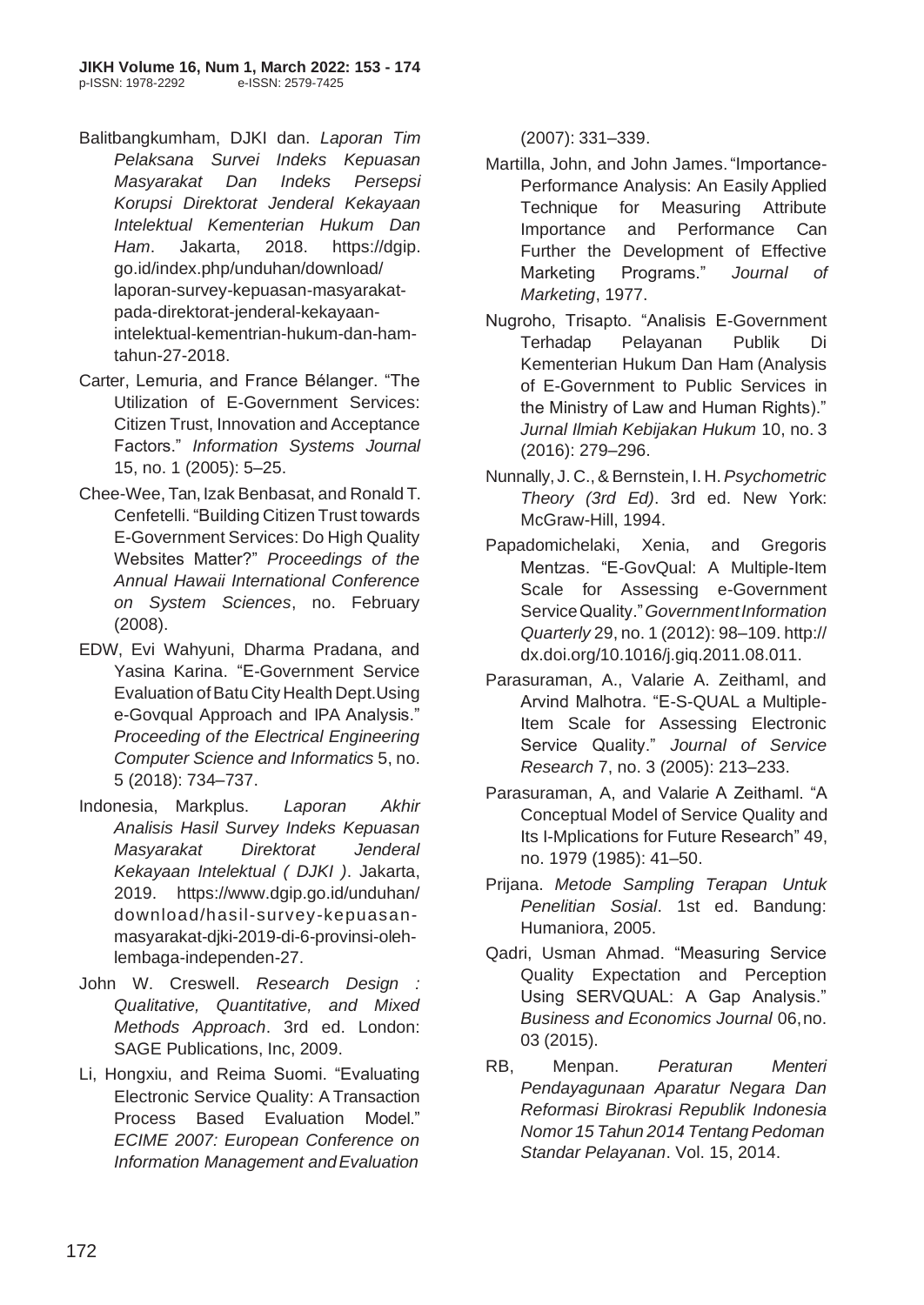- Rizq, Shafira, Moh Djemdjem Djamaludin, and Yani Nurhadryani. "Analysis of Service Quality Satisfaction of E-Ktp Service At Public Administration and Civil Registration Office of Bogor District." *Journal of Consumer Sciences* 3, no. 2 (2018): 55.
	- ———. "Analysis of Service Quality Satisfaction of E-Ktp Service At Public Administration and Civil Registration Office of Bogor District." *Journal of Consumer Sciences* 3, no. 2 (2018): 55.
- Sá, Filipe, Álvaro Rocha, and Manuel Pérez Cota. "From the Quality of Traditional Services to the Quality of Local E-Government Online Services: A Literature Review." *Government Information Quarterly* 33, no. 1 (2016): 149–160. [http://dx.doi.org/10.1016/j.](http://dx.doi.org/10.1016/j) giq.2015.07.004.
- Saha, Parmita, Atanu Nath, and Esmail Salehi-Sangari. "Success of Government E-Service Delivery: Does Satisfaction Matter?" *Lecture Notes in Computer Science (including subseries Lecture Notes in Artificial Intelligence and Lecture Notes in Bioinformatics)* 6228 LNCS (2010): 204–215.
- Saputra, Rino Agus, Suprapto, and Aditya Rachmadi. "Penilaian Kualitas Layanan E-Government Dengan Pendekatan Dimensi EGovqual Dan Importance Performance Analysis (IPA) (Studi Kasus Pada Pemerintah Provinsi Nusa Tenggara Barat)." *JurnalPengembangan Teknologi Informasi dan Ilmu Komputer*  2, no. 5 (2018): 1794–1802.
- Siregar, T.E. Wijatmoko & M.U. "Evaluation of E-Government Service Quality Using e-GovQual Dimensions." *IJID International Journal on Informatics for Development* 8, no. 2 (2019): 55–61.
- Teo, Thompson S.H., Shirish C. Srivastava, and Li Jiang. "Trust and Electronic Government Success: An Empirical Study." *Journal of Management Information Systems* 25, no. 3 (2008): 99–132.
- Urban, Glen L., Fareena Sultan, and William J. Qualls. "Placing Trust at the Center of Your Internet Strategy." *MIT Sloan Management Review* 42, no. 1 (2001): 39–48.
- Wilujeng, Fuji Rahayu, Glisina Dwinoor Rembulan, Dicky Andreas, and Hendy Tannady. "Meningkatkan Kepuasan Pelanggan Pada Dua Bisnis E-Commerce Terbesar Di Indonesia Dengan Menggunakan AnalisisServqual Dan IPA." *Prosiding Seminar Nasional Sains dan Teknologi* (2019): 1–9.
- Wisniewski, Mik. "Using SERVQUAL to Assess Customer Satisfaction with Public Sector Services." *Managing Service Quality: An International Journal*  11, no. 6 (2001): 380–388.
- Yayu Yulianti. "Analisis Kualitas Pelayanan Pendidikan Dengan Menggunakan Gap Analysis Dan Importance Performance Analysis (Ipa) Pada." *Jurnal Pendidikan Ekonomi,* 6, no. 2 (2017): 31–48.